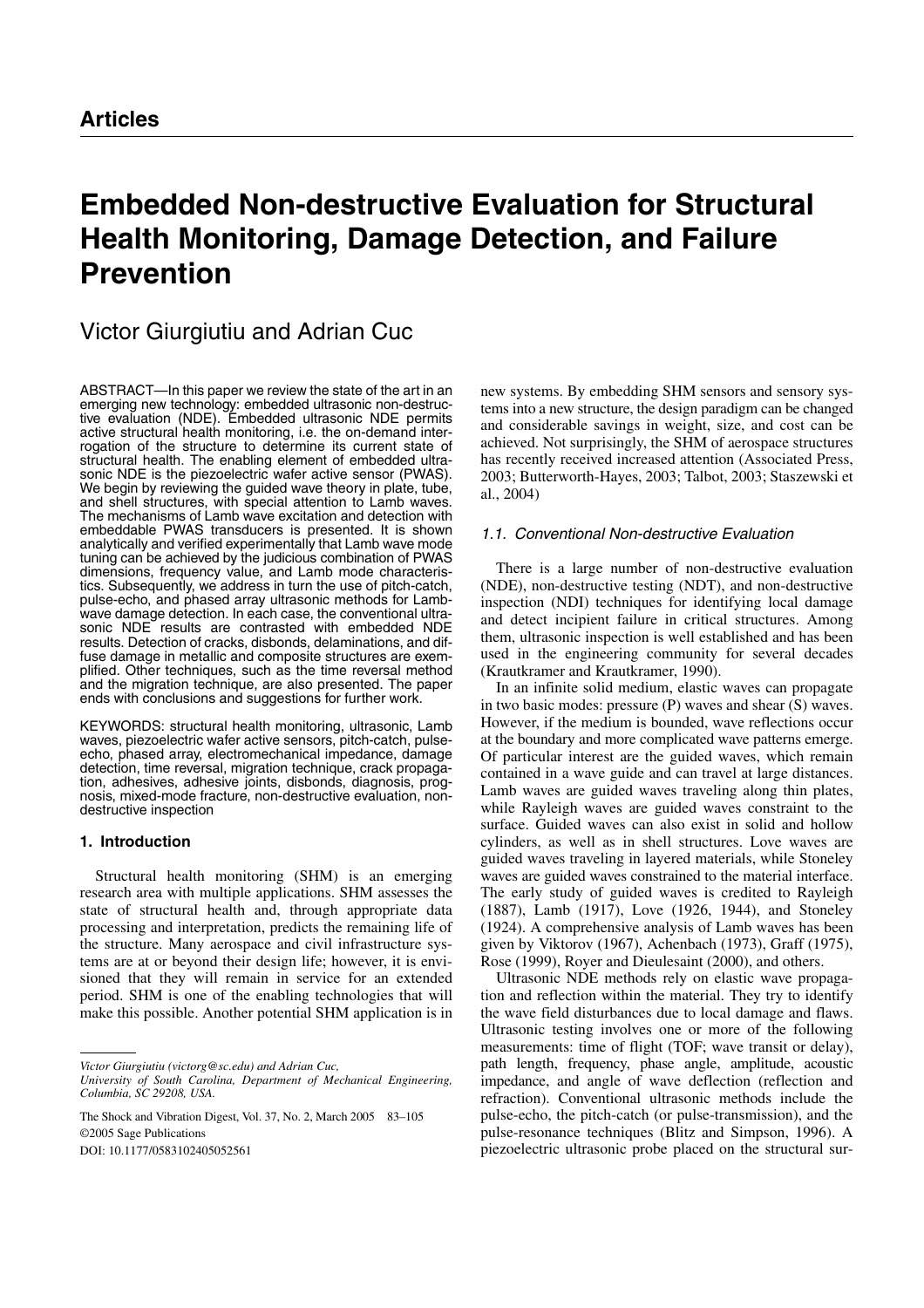face induces ultrasonic waves in the material. Good contact between the transducer and the structure is obtained by using special coupling gels. Depending on the incidence of the transducer with respect to the structural surface, the waves created in the structures may be P, S, or a combination of the two. P-waves are best suited for through-thethickness detection. They are very effective in detecting anomalies along the sound path. In the pulse-echo method, defects are detected in the form of additional echoes. In the pitch-catch method, wave dispersion and attenuation due to diffused damage in the material are used as flaw indicators.

For thickness-wise inspection, the sound path traverses only a small portion of the material volume; hence, the transducer is mechanically moved along the surface to scan and interrogate the entire material volume. Ultrasonic inspection of thin wall structures (e.g. aircraft shells, storage tanks, large pipes, etc.) is a time-consuming operation that requires meticulous through-the-thickness C-scans over large areas. If done improperly, it can miss essential flaws. In addition, ultrasonic waves cannot be induced at right angles to the structural surface. Localized surface flaws, and cracks with their plane perpendicular to the structural surface cannot be readily detected with through-the-thickness P-wave methods. However, guided waves have shown encouraging results in detecting these types of flaws. For the inspection of thin-wall structures, such as sheet-metal constructions, airframes, large containers, pipes, or tubes, an alternate inspection method utilizing guided Lamb waves may be more appropriate. Advanced ultrasonic techniques rely on the generation, propagation, and detection of Rayleigh, Lamb, and Love waves. These waves can be generated using conventional ultrasonic transducers and wedge couplers, provided the angle of the coupler is sufficiently large to trigger mode conversion. Alternatively, Lamb waves can be generated by comb transducers. Guided waves are being used to detect cracks, inclusions, and disbonds in metallic and composite structures. Lamb waves are appropriate for thin plate and shell structures, while Rayleigh waves are more useful for the detection of surface defects.

Worlton (1957, 1961) was among the first to recognize the advantages that Lamb and Rayleigh waves offer over P-waves for NDE applications. Viktorov (1967) studied the use of Rayleigh and Lamb waves for ultrasonic testing. Rose (1995) and Krautkramer (1998) reviewed the applications of portable guided wave ultrasonic devices for inspecting steam generator tubing, aging aircraft structures and some powder injected molded parts in manufacturing settings. Good sensitivity and range of detection were demonstrated. Recently, Rose (2001) has reiterated the inspection potential of ultrasonic guided waves for thin-wall structures. Guided Lamb waves offer an improved inspection potential due to:

- variable mode structure and distributions;
- multimode character;
- sensitivity to different types of flaws;
- propagation over long distances;
- guiding character, which enables them to follow curvature and reach hidden and/or buried parts.

The potential use of guided waves for monitoring metallic aircraft structures was investigated by Alleyne and Cawley (1992) and Dalton et al. (2001). Several issues were addressed:

the selection of the Lamb wave modes, the effect of skin tapering, the effect of sealants and paints, the propagation across double skin systems, and the propagation across aircraft joints. The results have shown that guided waves offer good potential for localized structural monitoring. Longrange propagation through tapered skin presents little problem as long as dispersion is avoided. However, sealant layers can create severe damping problems. The effect of structural fasteners was not studied.

#### 1.2. Structural Health Monitoring and Embedded Ultrasonic Non-destructive Evaluation

SHM sets out to determine the health of a structure by reading a network of sensors that are embedded (permanently attached) into the structure and monitored over time. SHM can be either passive or active. Passive SHM infers the state of the structure using passive sensors that are monitored over time and fed into a structural model. Examples of passive SHM are the monitoring of loads, stress, environmental conditions, acoustic emission from cracks, etc. Passive SHM only "listens" to the structure but does not interact with it. Kudva et al. (1993) and Van Way et al. (1995) presented passive SHM systems utilizing an assortment of sensors such as acoustic emission transducers, resistance strain gages, fiber optic strain gages, filament crack gages, and corrosive environment sensors. Boller et al. (1999) showed that the reliability of SHM systems increases when the sensors do not just "listen" but act as both actuators and sensors. Active SHM uses active sensors that interrogate the structure to detect the presence of damage, and to estimate its extent and intensity. One active SHM method employs piezoelectric wafer active sensors (PWAS), which send and receive ultrasonic Lamb waves and determine the presence of cracks, delaminations, disbonds, and corrosion. Two approaches are being considered: (a) traveling waves; (b) standing waves. Active sensors interact with the structure in much the same way that conventional NDE transducers do. For this reason, active SHM can be also viewed as embedded non-destructive evaluation (e-NDE), i.e. an NDE method that utilizes embedded transducers that are permanently attached to the structure and can be interrogated on demand. e-NDE is an emerging technology that will allow the transition of the conventional ultrasonic NDE methods to embedded applications in active SHM systems. Viewing active SHM from the e-NDE point of view allows us to draw on the experience already developed in the NDE field and to transition it into SHM applications.

This paper sets forth to introduce the reader to the general principles of e-NDE and to present some of the salient achievements in its application to active SHM. The paper starts with a brief review of guided wave theory in plate, tube, and shell structures. Then, it introduces the PWAS, which are the essential elements of e-NDE systems. Subsequently, the paper shows how the main NDE methods (pitch-catch and pulse-echo) are being used in e-NDE applications. Furthermore, in the paper we present the concept of embedded phased arrays, and demonstrate them with the embedded ultrasonics structural radar (EUSR). Other techniques such as the time reversal method and the migration technique are also presented. At the end, conclusions and suggestions for further work are presented.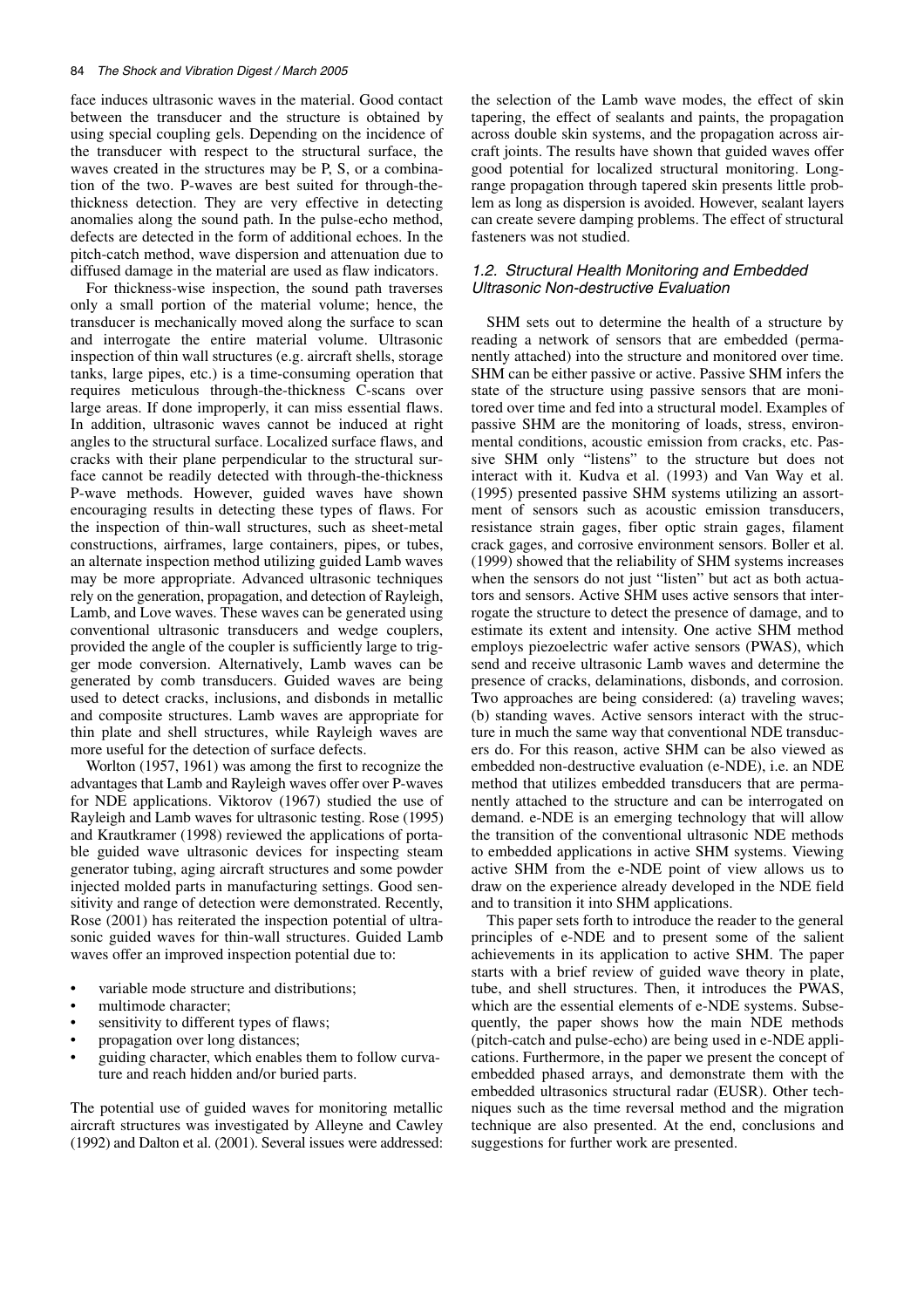

Figure 1. (a) A plate with thickness 2d, extending infinitely in x and z directions. (b) A free body diagram of an infinitesimal area extracted from the plate.

#### **2. Guided Waves in Thin-wall Structures**

Guided waves have the important property that they remain confined inside the walls of a thin-wall structure, and hence can travel over large distances. In addition, guided waves can also travel inside curved walls. These properties make them well suited for the ultrasonic inspection of aircraft, missiles, pressure vessel, oil tanks, pipelines, etc.

In flat plates, ultrasonic guided waves travel as Lamb waves and as shear horizontal (SH) waves. Lamb waves are vertically polarized, while SH waves are horizontally polarized. Both Lamb waves and SH waves can be symmetric or antisymmetric with respect to the plate mid-plane. A brief outline of the main equations is presented next, following Graff (1975). Consider a plate with stress-free upper and lower surfaces situated at  $y = \pm d$  (Figure 1). The equation of motion for an isotropic elastic medium is given by

$$
\mu \nabla^2 \mathbf{u} + (\lambda + \mu) \nabla \nabla \bullet \mathbf{u} = \rho \frac{\partial^2 \mathbf{u}}{\partial t^2}
$$
 (1)

where  $\lambda$  and  $\mu$  are the Lamé constants,  $\rho$  is the mass density, and **u** is the displacement vector. Assume that the displacement vector is given by

$$
\mathbf{u} = \nabla \Phi + \nabla \times \mathbf{H} \tag{2}
$$

where  $\Phi$  and **H** are the potential functions given by

$$
\Phi = f(y) e^{i(\xi x - \omega t)}, \n\mathbf{H} = (h_x(y) \mathbf{i} + h_y(y) \mathbf{j} + h_z(y) \mathbf{k}) e^{i(\xi x - \omega t)}.
$$
\n(3)

Straight crested waves of circular frequency ω and wavenumber ξ propagating with wave speed  $c = ω / ξ$  were assumed. The governing equations are

$$
\nabla^2 \Phi = \frac{1}{c_\rho^2} \frac{\partial^2 \Phi}{\partial t^2}, \quad \nabla^2 \mathbf{H} = \frac{1}{c_s^2} \frac{\partial^2 \mathbf{H}}{\partial t^2}, \quad \text{and} \quad \nabla \bullet \mathbf{H} = 0. (4)
$$

Plane strain (*z*-invariant) conditions are assumed. Hence, equation (4) yields

$$
f'' - \xi^2 f = -\omega^2 f / c_p^2
$$
  
\n
$$
h''_x - \xi^2 h_x = -\omega^2 h_x / c_s^2
$$
  
\n
$$
h''_y - \xi^2 h_y = -\omega^2 h_y / c_s^2
$$
  
\n
$$
h''_z - \xi^2 h_z = -\omega^2 h_z / c_s^2
$$
\n(5)

where  $c_p^2 = (\lambda + 2\mu) / \rho$  and  $c_s^2 = \mu / \rho$  are the pressure (longitudinal) and shear (transverse) wave speeds. Solution of equation  $(5)$  is in the form

$$
\Phi = (A\cos\alpha y + B\sin\alpha y)e^{i(\xi x - \omega t)}
$$
\n
$$
H_x = (C\cos\beta y + D\sin\beta y)e^{i(\xi x - \omega t)}
$$
\n
$$
H_y = (E\cos\beta y + F\sin\beta y)e^{i(\xi x - \omega t)}
$$
\n
$$
H_z = (G\cos\beta y + H\sin\beta y)e^{i(\xi x - \omega t)}
$$
\n(6)

where  $\alpha^2 = (\omega^2/c_p^2) - \xi^2$ , and  $\beta^2 = (\omega^2/c_s^2) - \xi^2$ . The constants *A* – *H* are determined from the stress-free boundary conditions at the plate upper and lower surfaces, which yield

| $-c_3 \sin \alpha d$ $c_4 \sin \beta d$<br>$\Omega$<br>0<br>$\Omega$<br>$c_1 \cos \alpha d$ $c_2 \cos \beta d$<br>$\overline{0}$<br>$\theta$<br>$\mathbf{0}$<br>$\mathbf{0}$<br>$\Omega$<br>$c_1$ sin $\alpha d$ – $c_2$ sin $\beta d$<br>$\overline{0}$<br>$\mathbf{0}$<br>$\mathbf{0}$<br>$\mathbf{0}$<br>$c_3 \cos \alpha d$ $c_4 \cos \beta d$<br>$\mathbf{0}$<br>$\mathbf{0}$<br>$\bf{0}$<br>$\Omega$<br>$\mathbf{0}$<br>$\mathbf{0}$<br>$-c_5 \sin \beta d \beta^2 \sin \beta d$<br>$\mathbf{0}$<br>$\mathbf{0}$<br>$\mathbf{0}$<br>$\mathbf{0}$<br>$\mathbf{0}$<br>$-\beta \sin \beta d$ iξ sin $\beta d$<br>$\theta$<br>$\mathbf{0}$<br>$\mathbf{0}$<br>$\mathbf{0}$<br>$\Omega$<br>$\beta^2 \cos \beta d \ c_5 \cos \beta d  F $<br>$\mathbf{0}$<br>$\mathbf{0}$<br>$\Omega$<br>$\Omega$<br>$\mathbf{0}$<br>$\Omega$<br>$i\xi \cos \beta d$ $\beta \cos \beta d$<br>$\mathbf{0}$<br>$\Omega$<br>$\mathbf{0}$<br>$\Omega$<br>$\Omega$<br>$\mathbf{0}$ |  |              |  |  |  |  |
|---------------------------------------------------------------------------------------------------------------------------------------------------------------------------------------------------------------------------------------------------------------------------------------------------------------------------------------------------------------------------------------------------------------------------------------------------------------------------------------------------------------------------------------------------------------------------------------------------------------------------------------------------------------------------------------------------------------------------------------------------------------------------------------------------------------------------------------------------------------------------------------------------------------------------------------------------------------|--|--------------|--|--|--|--|
|                                                                                                                                                                                                                                                                                                                                                                                                                                                                                                                                                                                                                                                                                                                                                                                                                                                                                                                                                               |  | $\mathbf{0}$ |  |  |  |  |
|                                                                                                                                                                                                                                                                                                                                                                                                                                                                                                                                                                                                                                                                                                                                                                                                                                                                                                                                                               |  |              |  |  |  |  |
|                                                                                                                                                                                                                                                                                                                                                                                                                                                                                                                                                                                                                                                                                                                                                                                                                                                                                                                                                               |  |              |  |  |  |  |
|                                                                                                                                                                                                                                                                                                                                                                                                                                                                                                                                                                                                                                                                                                                                                                                                                                                                                                                                                               |  |              |  |  |  |  |
|                                                                                                                                                                                                                                                                                                                                                                                                                                                                                                                                                                                                                                                                                                                                                                                                                                                                                                                                                               |  |              |  |  |  |  |
|                                                                                                                                                                                                                                                                                                                                                                                                                                                                                                                                                                                                                                                                                                                                                                                                                                                                                                                                                               |  |              |  |  |  |  |
|                                                                                                                                                                                                                                                                                                                                                                                                                                                                                                                                                                                                                                                                                                                                                                                                                                                                                                                                                               |  |              |  |  |  |  |
|                                                                                                                                                                                                                                                                                                                                                                                                                                                                                                                                                                                                                                                                                                                                                                                                                                                                                                                                                               |  |              |  |  |  |  |

with  $c_1 = (\lambda + 2\mu) \alpha^2 + \lambda \xi^2$ ,  $c_2 = 2i\mu \xi \beta$ ,  $c_3 = 2i \xi \alpha$ ,  $c_4 = \xi^2$  $β<sup>2</sup>$ ,  $c<sub>5</sub> = iξβ$ . Non-trivial solutions of the homogeneous equation (7) are obtained when the determinant of the coefficients matrix is zero, which yields the characteristic equation. Examination of equation (7) reveals that the determinant can be broken up into the product of four smaller determinants, corresponding to the coefficient pairs (*A, H*), (*B, G*), (*E, D*), and (*C, F*). The first two pairs correspond to the symmetric and antisymmetric Lamb waves, while the last two pairs correspond to symmetric and antisymmetric SH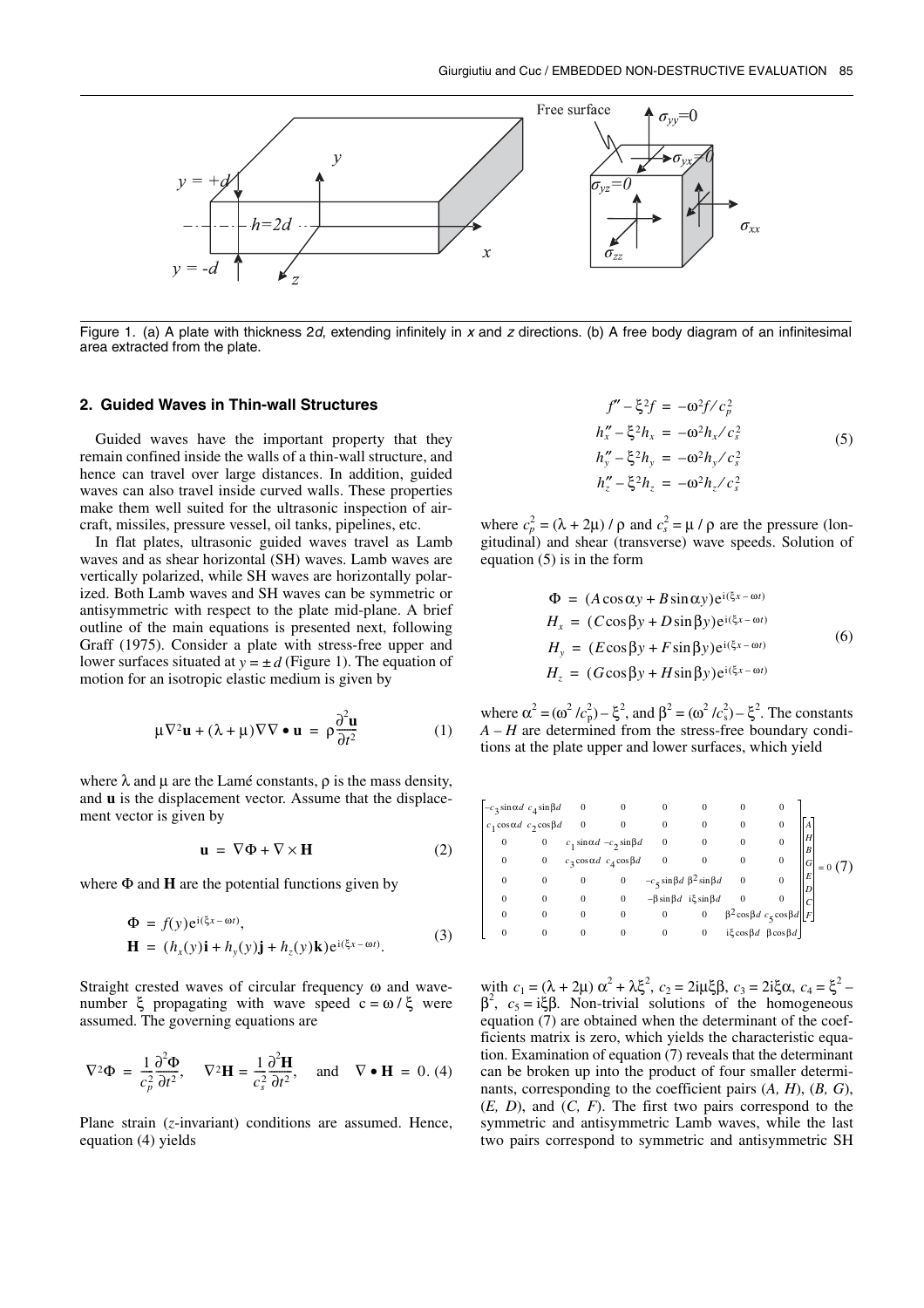

Figure 2. Wave speed dispersion curves in plates: (a) symmetric Lamb waves,  $S_n$ ; (b) antisymmetric Lamb waves,  $A_n$ ; (c) SH waves: solid lines are for symmetric SH modes  $(S_n)$ , dotted lines are for antisymmetric SH modes  $(A_n)$  ( $c_S$  is the shear wave speed, and  $d$  is the half-thickness of the plate).

waves. The characteristic equations for the symmetric and antisymmetric Lamb waves are also know as the Rayleigh– Lamb equations**.** These implicit transcendental equations are solved numerically to determine the permissible guidedwave solutions. For each solution of the characteristic equation, one determines a specific value of the wavenumber, ξ, and hence the wave speed, *c*.

The variation of wave speed with frequency is shown in Figure 2(a) and (b) for Lamb waves, and in Figure 2(c) for SH waves. At lower frequency-thickness products, only two Lamb wave types exist:  $S_0$ , which is a symmetrical Lamb wave resembling the longitudinal waves, and  $A_0$ , which is an antisymmetric Lamb wave resembling the flexural waves. At higher frequency-thickness values, a number of Lamb waves are present,  $S_n$  and  $A_n$ , where  $n = 0, 1, 2, \ldots$ . At very high frequencies, the  $S_0$  and  $A_0$  Lamb waves coalesce into the Rayleigh waves, which are confined to the plate upper and lower surfaces. The Lamb waves are highly dispersive (wave speed varies with frequency); however,  $S_0$ waves at low frequency-thickness values show very little dispersion. The SH waves are also dispersive, with the

exception of the first mode,  $SH<sub>0</sub>$ , which does not show any dispersion at all.

For circular crested waves, a similar analysis can be conducted in polar coordinates. Goodman (1952) investigated circular crested Lamb waves, and developed solutions in terms of Bessel functions  $J_0$  and  $J_1$ . He showed that the Rayleigh–Lamb frequency equations developed for straight crested Lamb waves also apply to circular crested Lamb waves. For large radii, the circular crested Lamb waves attain a uniform wavelength that correlates with that of straight crested Lamb waves. However, the amplitude of a circular crested Lamb wave decreases with the square root of the radius, which confirms simple energy conservation considerations.

In shell structures, guided waves can propagate in a variety of modes. The study of guided wave propagation in cylindrical shells can be considered as a limiting case of the study of guided wave propagation in hollow cylinders. As the wall thickness of a hollow cylinder decreases with respect to its radius, the hollow cylinder approaches the case of a thin-wall cylindrical shell. Comprehensive analytical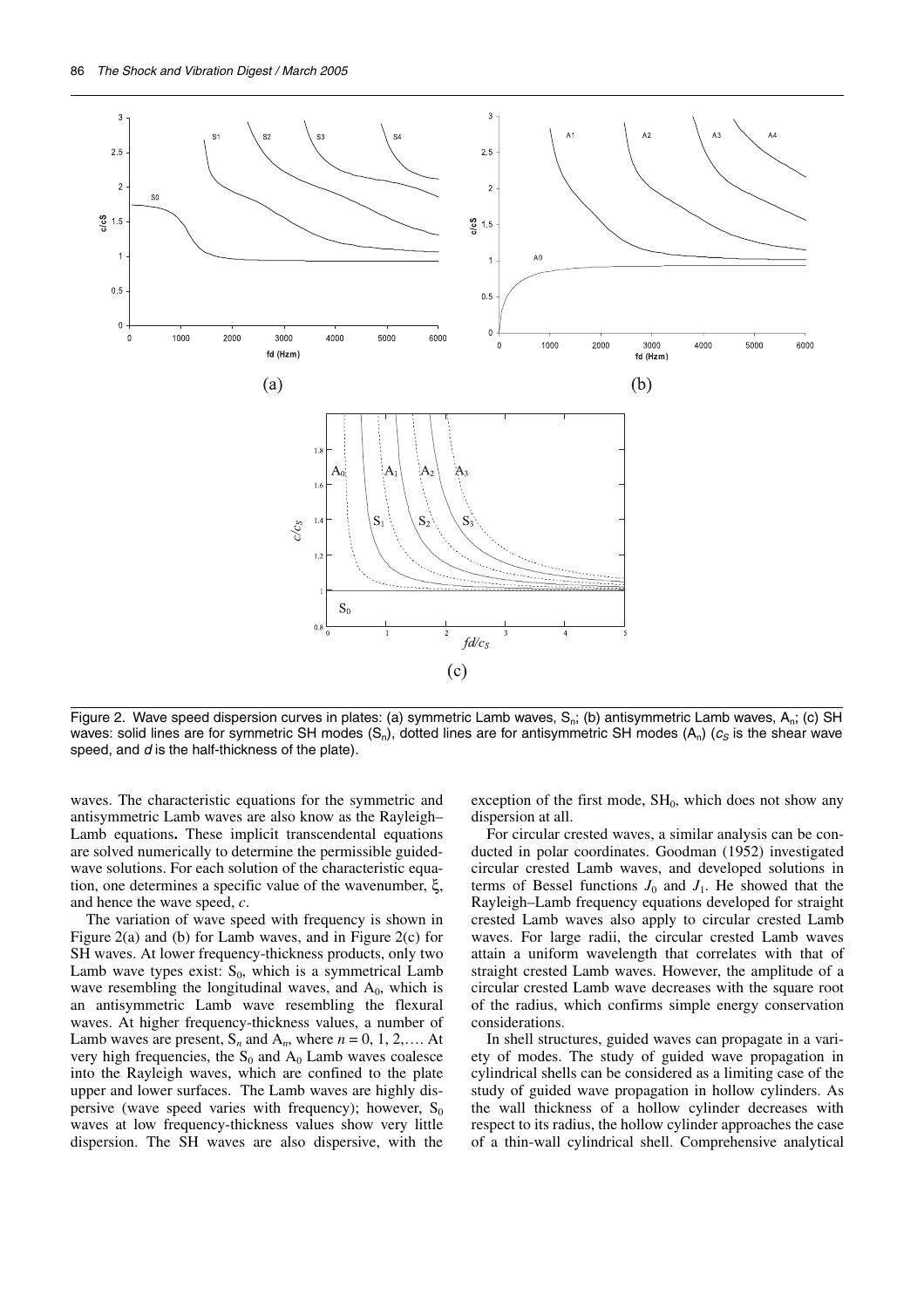and numerical results on wave propagation in hollow circular cylinders were presented by Gazis (1959). The nonlinear algebraic equations and the corresponding numerical solutions of the wave speed dispersion curves were obtained. These results found important applications in the ultrasonic NDE of tubing and pipes. Silk and Bainton (1979) found equivalences between the ultrasonic waves in hollow cylinders and the Lamb waves in flat plates, and used them to detect cracks in heat exchanger tubing. Rose et al. (1994) used guided waves to find cracks in nuclear steam generator tubing. Alleyne et al. (2001) used guided waves to detect cracks and corrosion in chemical plant pipework. A brief review of the mathematical modeling and the main results for guided waves in cylindrical shells are given next (Gazis, 1959; Zemenek, 1972; Silk and Bainton, 1979; Rose et al., 1994). Consider a circular cylinder of inner and outer radii *a* and *b*, and thickness *h*. In cylindrical coordinates (*r*, θ, *z*), the potential functions are expressed as

$$
\Phi = f(r)\cos n\theta\cos(\omega t + \xi z)
$$
  
\n
$$
H_r = h_r(r)\sin n\theta\sin(\omega t + \xi z)
$$
  
\n
$$
H_{\theta} = h_{\theta}(r)\cos n\theta\sin(\omega t + \xi z)
$$
 (8)  
\n
$$
H_z = h_z(r)\sin n\theta\cos(\omega t + \xi z)
$$

where wave motion along the *z-*axis with wavenumber ξ is assumed. Substitution of equation (8) into equation (4) yields

$$
(\nabla^2 + \omega^2/c_\rho^2)\phi = 0
$$
  
\n
$$
(\nabla^2 + \omega^2/c_s^2)H_z = 0
$$
  
\n
$$
(\nabla^2 - 1/r^2 + \omega^2/c_s^2)H_r - (2/r^2)(\partial H_\theta/\partial \theta) = 0
$$
  
\n
$$
(\nabla^2 - 1/r^2 + \omega^2/c_s^2)H_\theta + (2/r^2)(\partial H_r/\partial \theta) = 0.
$$
\n(9)

The general solution is expressed in terms of Bessel functions *J* and *Y* or the modified Bessel functions *I* and *K* of arguments  $\alpha_1 r = |\alpha r|$  and  $\beta_1 r = |\beta r|$ . The general solution is of the form

$$
f = A \cdot Z_n(\alpha_1 r) + B \cdot W_n(\alpha_1 r)
$$
  
\n
$$
h_3 = A_3 \cdot Z_n(\beta_1 r) + B_3 \cdot W_n(\beta_1 r)
$$
  
\n
$$
h_1 = \frac{1}{2}(h_r - h_\theta) = A_1 \cdot Z_{n+1}(\beta_1 r) + B_1 \cdot W_{n+1}(\beta_1 r) \quad (10)
$$
  
\n
$$
h_2 = \frac{1}{2}(h_r + h_\theta) = A_2 \cdot Z_{n-1}(\beta_1 r) + B_2 \cdot W_{n-1}(\beta_1 r)
$$

where, for brevity, *Z* denotes a *J* or *I* Bessel function, and *W* denotes a *Y* or a *K* Bessel function, as appropriate. Thus, the potentials are expressed in terms of the unknowns *A, B, A*1,  $B_1$ ,  $A_2$ ,  $B_2$ ,  $A_3$ , and  $B_3$ . Two of these unknowns are eliminated using the gage invariance property of the equivolume potentials. Imposing the stress-free boundary conditions at the inner and outer radii, *a* and *b*, yields a linear system of six homogeneous equations in six unknowns. For non-trivial solution, the system determinant must vanish, i.e.

$$
|c_{ij}| = 0, i, j = 1,...,6.
$$
 (11)

The coefficients  $c_{ij}$  in equation (11) have complicated algebraic expressions that are omitted for brevity. The result is a characteristic equation in the form:

$$
\Omega_n(a, b, \lambda, \mu, fd, c) = 0. \tag{12}
$$

This implicit transcendental equation is solved numerically for the permissible guided wave solutions. As shown by Gazis (1959), three basic guided wave families exist:

- longitudinal axially symmetric modes, L(0, *m*),  $m = 1, 2, 3, ...;$
- torsional axially symmetric modes, T(0, *m*) , *m* = 1, 2, 3, …;
- flexural non-axially symmetric modes,  $F(n, m)$ , *n* = 1, 2, 3, … *m* = 1, 2, 3, ….

Within each family, an infinite number of modes exist such that their phase velocities, *c*, for a given frequency-thickness product, *fd*, represent permissible solutions of the implicit transcendental equation (12). The index *m* represents the number of the mode shapes across the wall of the tube. The index *n* determines the manner in which the fields generated by the guided wave modes vary with angular coordinate  $\theta$  in the cross-section of the cylinder. For the F modes of index *n*, each component can be considered to vary as either  $sin(n\theta)$ or  $cos(n\theta)$ . It is also observed that the index  $n = 1$  represents the mode shape of flexing the tube as a whole.

The longitudinal and torsional modes are also referred to as the axial symmetric or  $n = 0$  modes. These axial symmetric modes are preferred for defect detection in long pipes since the pipe circumference is uniformly insonified. The longitudinal modes are easier to generate with conventional ultrasonic transducers. They are good for the location of circumferential cracks. However, for the location of axial cracks and corrosion, the torsional modes, although more difficult to generate with conventional ultrasonic transducers, are recommended.

An examination of the differential equation dependence on the ratios  $h/r$  and  $h/\lambda$  indicates that, for shallow shells  $(h/r \text{ and } h/\lambda \ll 1)$ , the longitudinal modes approach the Lamb wave modes, whereas the torsional modes approach the SH modes. In fact, it can be shown that the  $L(0,1)$  mode corresponds to the  $A_0$  Lamb mode, while the  $L(0,2)$  mode corresponds to the  $S_0$  Lamb mode, etc. The flexural modes remain a mode-type specific to tube waves and without equivalence in flat plate waves.

#### **3. Piezoelectric Wafer Active Sensors**

Guided waves can be excited and detected with a variety of methods. In conventional ultrasonics, guided waves are generated by impinging the structural surface obliquely with an ultrasonic beam from a relatively large ultrasonic transducer affixed to a wedge. Snell's law ensures mode conversion at the interface; hence, a combination of pressure and shear waves are simultaneously generated into the structure. If the structure is thin-walled, guided waves are being created. Another method of creating guided waves in a structure is by using a comb transducer. The comb spacing is such that it tunes with the guided wave half-wavelength.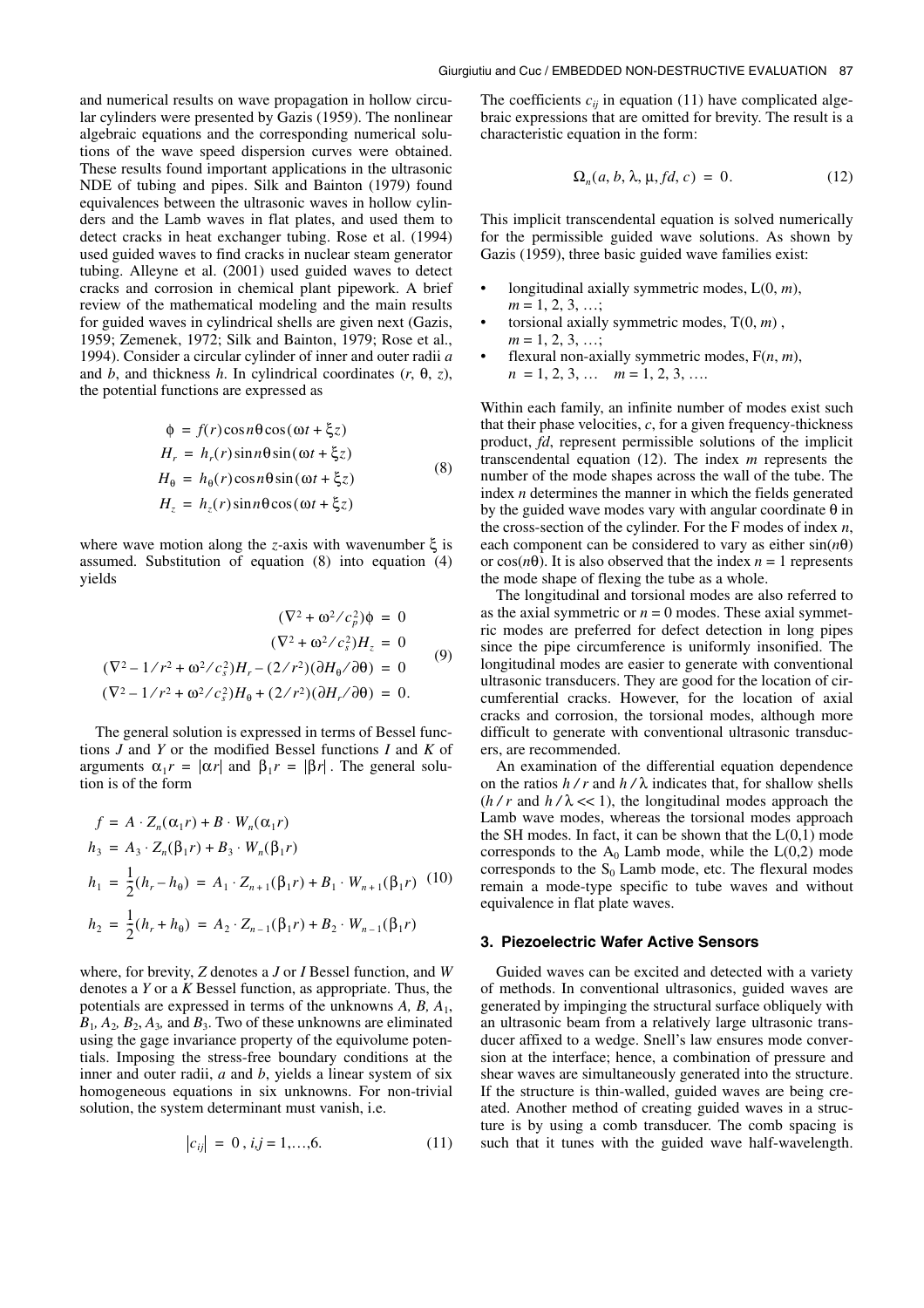

Figure 3. (a) Conventional Lamb wave ultrasonic transducer  $(-25 g, -\$400, 40 \text{ mm tall})$ . (b) PWAS (0.08 g, \$15, 0.2 mm thin).

However, conventional Lamb wave probes (wedge and comb transducers) are relatively too heavy and expensive to be considered for widespread deployment on an aircraft structure as part of an active SHM system. A typical wedge transducer weighs 25 g, costs ~\$400, and is 40 mm tall (Figure 3(a)). Conventional ultrasonic transducers are inappropriate for active SHM applications due to their cost, weight, and size. Conventional ultrasonic transducers could not be embedded in large numbers into a structure without incurring important cost and weight penalties.

An automated SHM system embedded into the aircraft structure is not possible using conventional ultrasonic transducers. For such a system, the sensors must be as much as possible part of the structure on which they are attached. Hence, active sensors that are different from the conventional ultrasonic transducers are required. New types of Lamb wave transducers must be developed; they must be small, lightweight, unobtrusive, and low cost. They should be embedded in the airframe with minimum weight penalty and at affordable costs. In recent years, piezoelectric wafers permanently attached to the structure have been extensively used for the generation and detection of guided waves. These simple devices are inexpensive, lightweight, and unobtrusive (Figure 3(b)). They seem well suited for SHM applications. They can act as both transmitters and receivers of ultrasonic waves. For lack of a better term, Giurgiutiu et al. (2000) called these embedded transducers PWAS. Typical PWAS weigh around 68 mg, are 0.2 mm thick, and cost ~\$15 each. Giurgiutiu and Zagrai (2000) characterized the PWAS for SHM and developed quality assurance techniques. Lamb wave NDE techniques are being transitioned to embedded applications using PWAS technology.

#### 3.1. Piezoelectric Wafer Active Sensors Principles

PWAS are small and lightweight. They are also relatively low cost. PWAS can be bonded to the structure (Figure 3(b)), or inserted into the layers of a composite structure. When permanently attached/embedded into the structure, PWAS provide the bidirectional energy transduction from the electronics into the structure, and from the structure back into the electronics. PWAS achieve direct transduction of electric energy into elastic energy, and vice versa. PWAS were initially used by Crawley and de Luis (1987), Crawley and Anderson (1990) and others for structural vibration control. The use of PWAS in active SHM has been explored experimentally by Chang (1995, 1998), Keilers and Chang (1995), Lakshmanan and Pines (1997), Moulin et al. (1997), Wang and Chang (1999), Dupont et al. (2000), Monier et al. (2000), Lin and Yuan (2001a,b,c), Diamanti et al. (2002), Kessler (2002), Ihn and Chang (2002), Koh et al. (2003), and others. Pitch-catch, pulse-echo, and even phased arrays have been experimentally demonstrated (Giurgiutiu et al., 2000, 2003; Giurgiutiu and Bao, 2002). These successful experiments have positioned PWAS as an enabling technology for active SHM implementation.

PWAS operate on the piezoelectric principle that couples the electrical and mechanical variables in the material (mechanical strain,  $S_{ij}$ , mechanical stress,  $T_{kl}$ , electrical field,  $E_k$ , and electrical displacement  $D_i$ ) in the form

$$
S_{ij} = s_{ijkl}^E T_{kl} + d_{kij} E_k
$$
  
\n
$$
D_j = d_{jkl} T_{kl} + \varepsilon_{jk}^T E_k
$$
\n(13)

where  $s_{ijkl}^E$  is the mechanical compliance of the material measured at zero electric field  $(E = 0)$ ,  $\varepsilon_{jk}^T$  is the dielectric permittivity measured at zero mechanical stress (*T =* 0), and *dkij* represents the piezoelectric coupling effect. The direct piezoelectric effect converts the stress applied to the sensor into electric charge. Similarly, the converse piezoelectric effect produces strain when a voltage is applied to the sensor. For e-NDE applications, PWAS couple their in-plane motion, electrically excited through the piezoelectric effect, with the Lamb wave particle motion on the material surface (Figure 4). Lamb waves can be either quasi-axial  $(S_0, S_1, S_2, ...)$ , or quasi-flexural  $(A_0, A_1, A_2, ...)$ . PWAS transducers can act as both exciters and detectors of the elastic Lamb waves traveling in the material. PWAS can be used as both active and passive probes and thus can address four SHM needs:

- (1) active sensing of far-field damage using pulse-echo, pitch-catch, and phased-array methods;
- (2) active sensing of near-field damage using the high-frequency impedance method;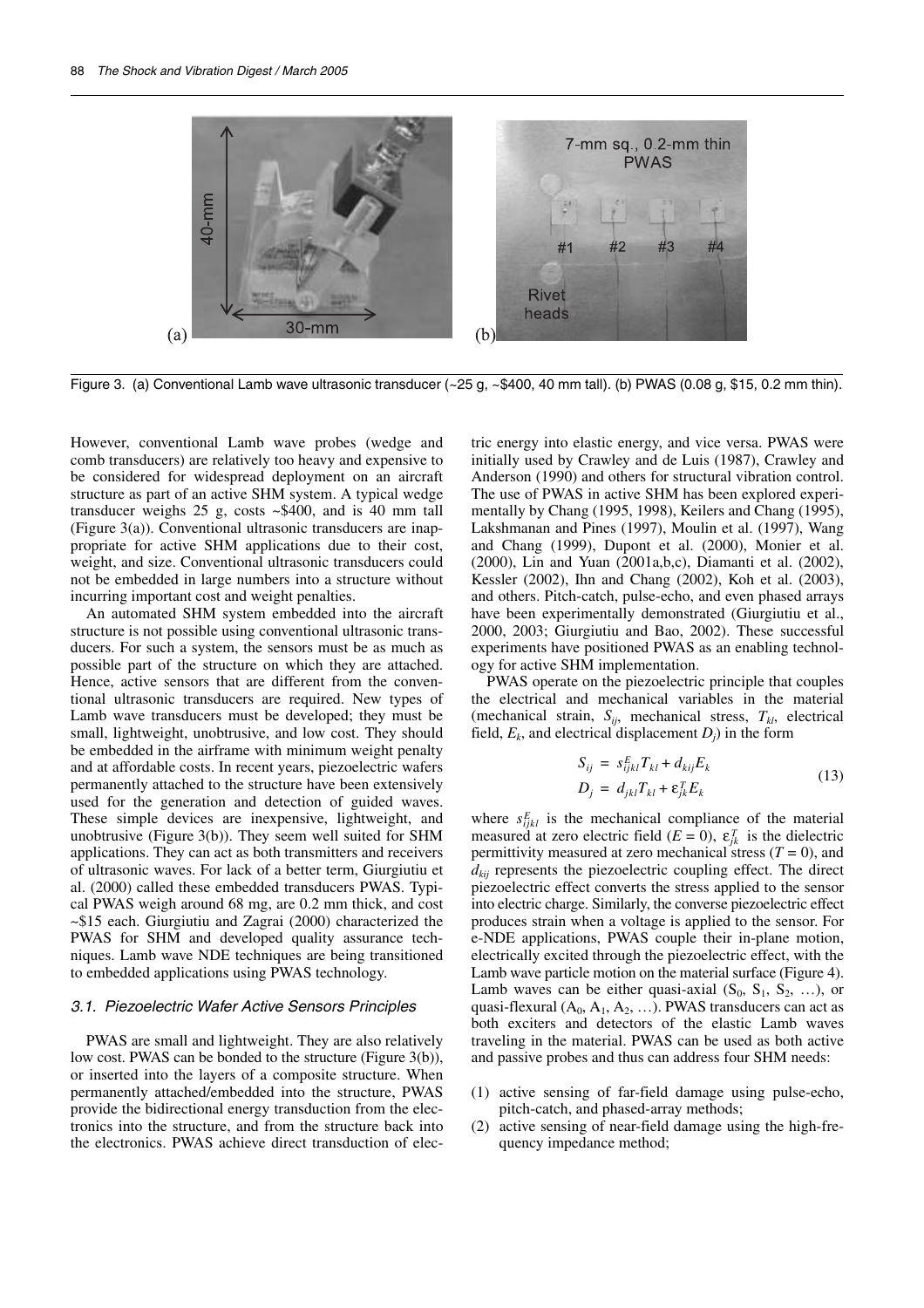

Figure 4. Simulation of Lamb wave motion in a 1 mm thick aluminum plate: (a) symmetric mode  $S_0$ ,  $f = 1.56$  MHz; (b) antisymmetric mode  $A_0$ ,  $f = 0.788$  MHz.

- (3) passive sensing of crack initiation and growth through acoustic emission;
- (4) passive sensing of damage-generating events through low-velocity impact detection.

This indicates that the PWAS transducers are strong candidates for active SHM applications.

At first sight, PWAS may seem very similar to the conventional ultrasonic transducers since both use the piezoelectric effect. However, fundamental differences exist between the conventional ultrasonic transducers and the PWAS.

- (1) Conventional ultrasonic transducers are weakly coupled with the structure through gel, water, or air. In contrast, PWAS are strongly coupled with the structure through an adhesive bond.
- (2) Conventional ultrasonic transducers are resonant narrow-band devices. In contrast, PWAS are non-resonant broad-band devices that can be tuned selectively into certain Lamb modes.
- (3) Conventional ultrasonic transducers excite and sense the Lamb waves in the structure indirectly through acoustic waves impinging on the structural surface and the mode conversion. In contrast, PWAS excite and sense the Lamb waves in the structure directly through in-plane strain coupling.

PWAS-based embedded ultrasonics bears substantially on the experience accrued with conventional ultrasonic transducers. However, major differences exist between conventional ultrasonics and embedded ultrasonics. Drawbacks of the conventional ultrasonics are the bulkiness of transducers and the need for a normal (perpendicular) interface between the transducer and the test structure. The former limits the access of ultrasonic transducers to restricted spaces; the latter influences the type of waves that can be easily generated in the structure. In contrast, embedded ultrasonics uses PWAS that are permanently bonded to the structural surface and are small, thin, unobtrusive, and non-invasive. They can be placed in very restrictive spaces, such as in built-up aerospace structures. The surface-bonded PWAS can easily produce guided waves traveling parallel to the surface and can detect damage that would escape a conventional ultrasonic method. In their simplest form, PWAS are just thin piezoelectric ceramic wafers. However, ceramics are rather brittle, vulnerable to crack damage, and non-conformable to curved surfaces. To address these aspects, new devices are being developed, such as the macrofiber composite (e.g. Williams et al., 2002) and active fiber composites (e.g., Janos and Hagood, 1998).

# 3.2. Selective Lamb Wave Mode Tuning with PWAS

An important characteristic of PWAS, which distinguishes them from conventional ultrasonic transducers, is their capability of tuning into various guided wave modes. Moulin et al. (1997) were among the first to realize the generation of Lamb waves with embedded piezoelectric disks. Using finite element modeling and experimental results, they showed the excitation of  $S_0$ ,  $S_1$ ,  $A_0$ ,  $A_1$ , and  $A_2$  Lamb waves at up to 2.5 MHz frequencies. Lin and Yuan (2001a) studied the use of piezoceramic disks for the generation and detection of circular-crested flexural waves in a composite plate using the Mindlin theory. The solution was derived in terms of Henkel functions. Propagation of smoothed tonebursts was studied. The theoretical predictions compared favorably with experimental measurements. Liu et al. (2003) investigated the input–output characteristics of piezoelectric SHM systems for composite plates. Lee and Staszewski (2003) used finite differences and the local interaction simulation approach (LISA) to model the generation of Lamb waves with surface-mounted piezoceramic wafers for the detection of structural damage. Numerical simulation compared favorably with experiments. Qing et al. (2003) reported experimental results indicating that PWAS effectiveness in exciting  $A_0$  and  $S_0$  Lamb modes varies significantly with the PWAS location across the laminate thickness.

Although a complete modeling of this interaction is not yet available, some simplified models exist that clarify the underlying principles of Lamb wave tuning with PWAS transducers. Giurgiutiu (2003) developed a plane-strain analysis of the PWAS–structure interaction using the space-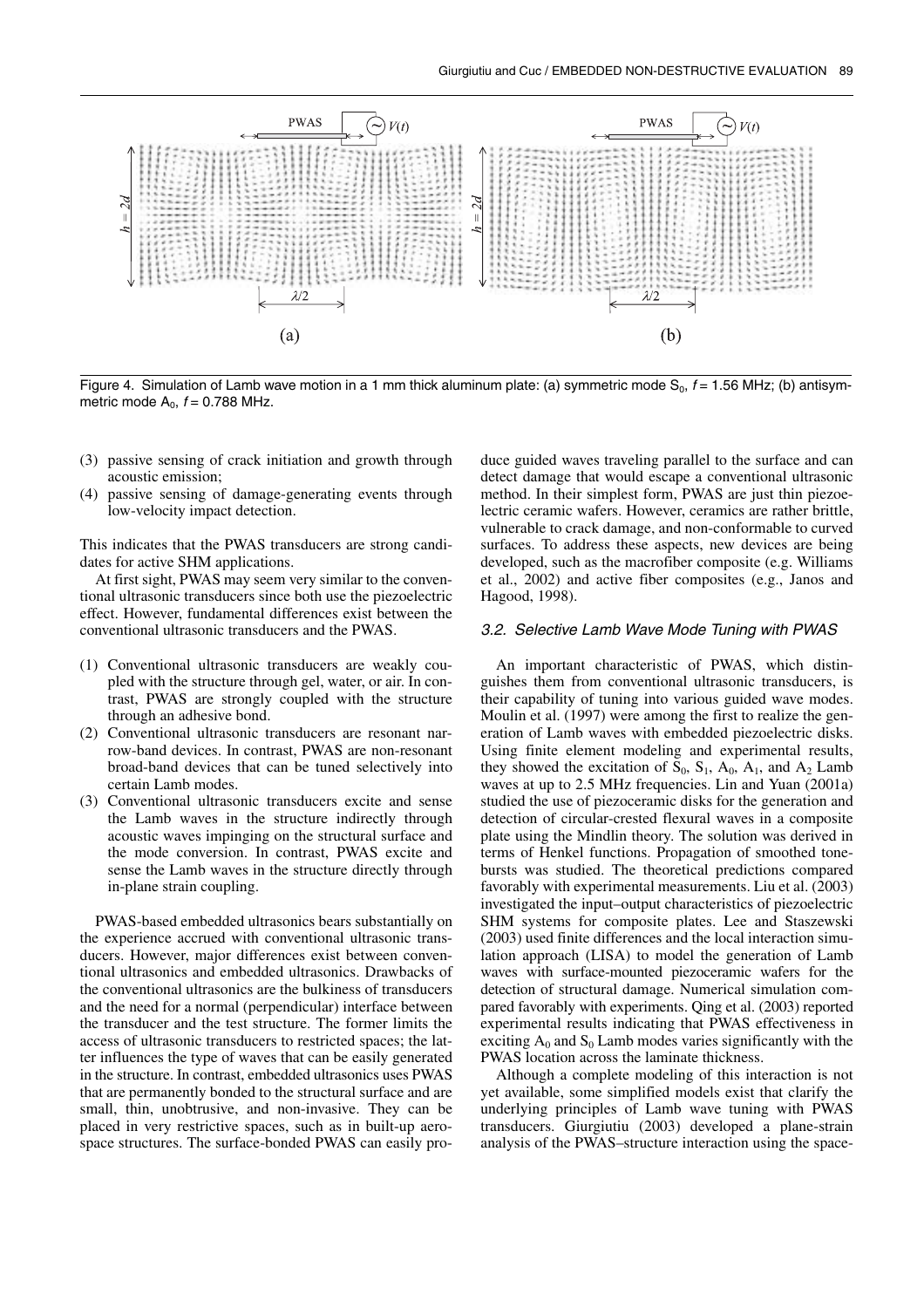

Figure 5. (a) Predicted Lamb wave strain amplitude in a 1.6 mm aluminum plate under a 7 mm PWAS excitation. (b) Experimental verification of excitation sweet spot at 300 kHz (Giurgiutiu, 2003).

domain Fourier analysis. This model illustrates the principles of PWAS Lamb wave mode tuning, and opens the path for a more comprehensive analysis. The analysis starts with transformed equations

$$
\frac{d^2\tilde{\phi}}{dy^2} + p^2\tilde{\phi} = 0, \quad \frac{d^2\tilde{\psi}}{dy^2} + q^2\tilde{\psi} = 0
$$
  

$$
p^2 = \frac{\omega^2}{c_L^2} - \xi^2, \quad q^2 = \frac{\omega^2}{c_T^2} - \xi^2
$$
 (14)

where  $\tilde{\phi}$  and  $\tilde{\psi}$  are the transformed potential functions,  $c_L^2 = (\lambda + 2\mu) / \rho$  and  $c_T^2 = \mu / \rho$  are the longitudinal (pressure) and transverse (shear) wave speeds,  $\lambda$  and  $\mu$  are Lamé constants, and  $\rho$  is the mass density. The excitation is assumed in the form of time-harmonic shear stress,  $\tau_a(x) e^{-i\omega t}$ , applied by the PWAS to the structural surface over the interval  $-a < x < +a$ . Assuming perfect bonding between PWAS and structure concentrates the shear transfer effects at the PWAS ends. Hence, the shear stress  $\tau(x)$  and its Fourier transform  $\tilde{\tau}(\xi)$  are given by

$$
\tau(x) = a\tau_0[\delta(x-a) - \delta(x+a)],
$$
  
\n
$$
\tilde{\tau}(\xi) = a\tau[-2\sin\xi a]
$$
\n(15)

where  $\delta(x)$  is the Dirac function. Equations (14) and (15) accept the Fourier-domain solution

$$
\tilde{\varepsilon}_x = -i\frac{\tilde{\tau}}{2\mu} \left( \frac{N_S}{D_S} + \frac{N_A}{D_A} \right), \quad \tilde{u}_x = -i\frac{\tilde{\tau}}{2\mu} \frac{1}{\xi} \left( \frac{N_S}{D_S} + \frac{N_A}{D_A} \right) \quad (16)
$$

where  $\tilde{\epsilon}_x$  is the axial strain,  $\tilde{u}_x$  is the axial displacement, and

$$
N_s = \xi q(\xi^2 + q^2) \cos ph \cos qh,
$$
  
\n
$$
D_s = (\xi^2 - q^2)^2 \cos ph \sin qh + 4\xi^2 pq \sin ph \cos qh
$$
  
\n
$$
N_A = \xi q(\xi^2 + q^2) \sin ph \sin qh,
$$
  
\n
$$
D_A = (\xi^2 - q^2)^2 \sin ph \cos qh + 4\xi^2 pq \cos ph \sin qh.
$$
\n(17)

Applying the inverse Fourier transform in the space domain, and adding the time-domain harmonic behavior yield the forward wave solution:

$$
\varepsilon_{x}(x,t) = \frac{1}{2\pi} \frac{-i}{2\pi} \int_{-\infty}^{\infty} \left( \frac{\tilde{\tau} N_{S}}{D_{S}} + \frac{\tilde{\tau} N_{A}}{D_{A}} \right) e^{i(\xi x - \omega t)} d\xi,
$$
\n
$$
u_{x}(x,t) = \frac{1}{2\pi} \frac{-i}{2\pi} \int_{-\infty}^{\infty} \frac{1}{\xi} \left( \frac{\tilde{\tau} N_{S}}{D_{S}} + \frac{\tilde{\tau} N_{A}}{D_{A}} \right) e^{i(\xi x - \omega t)} d\xi.
$$
\n(18)

The integral in equation (18) is singular at the roots of  $D<sub>S</sub>$  and *DA*. These roots correspond to the symmetric and antisymmetric Lamb wave modes having eigenvalues,  $\xi_0^S$ ,  $\xi_1^S$ ,  $\xi_2^S$ , ...,  $\xi_0^A$ ,  $\xi_1^A$ ,  $\xi_2^A$ , .... The integral in equation is evaluated through the residue theorem, using a semicircular contour consisting in the upper half of the complex ξ plane. Hence,

$$
\varepsilon_{x}(x,t) = -i \frac{a\tau_{0}}{\mu} \sum_{\xi^{S}} \sin \xi^{S} a \frac{N_{S}(\xi^{S})}{D'_{S}(\xi^{S})} e^{i(\xi^{S}x - \omega t)} d\xi
$$
  
- 
$$
i \frac{a\tau_{0}}{\mu} \sum_{\xi^{A}} \sin \xi^{A} a \frac{N_{A}(\xi^{A})}{D'_{A}(\xi^{A})} e^{i(\xi^{A}x - \omega t)} d\xi.
$$
 (19)

The summations in equation (19) cover all the symmetric  $(ξ<sup>S</sup>)$  and antisymmetric  $(ξ<sup>A</sup>)$  Lamb wave modes that exist for a given value of  $\omega$  in a given plate (Giurgiutiu, 2003).

A plot of this solution in the 0–1000 kHz bandwidth is presented in Figure 5a. The sinξ*a* contained in equation (19) displays maxima when the PWAS length  $l_a = 2a$  equals an odd multiple of the half-wavelength, and minima when it equals an even multiple of the half-wavelength. Several such maxima and minima exist, each associated with a certain Lamb mode of its own wavelength. These minima and maxima allow us to achieve Lamb mode tuning. We can tune into a selected Lamb mode by choosing the appropriate frequency and PWAS geometry. Figure 5(a) illustrates the tuning of the  $S_0$  mode at 300 kHz. This occurs because, at this frequency, the amplitude of the  $A_0$  mode goes through zero while that of the  $S_0$  is still strong. Thus, we have tuning of the  $S_0$  mode, and rejection of the  $A_0$  mode. Figure 5(b)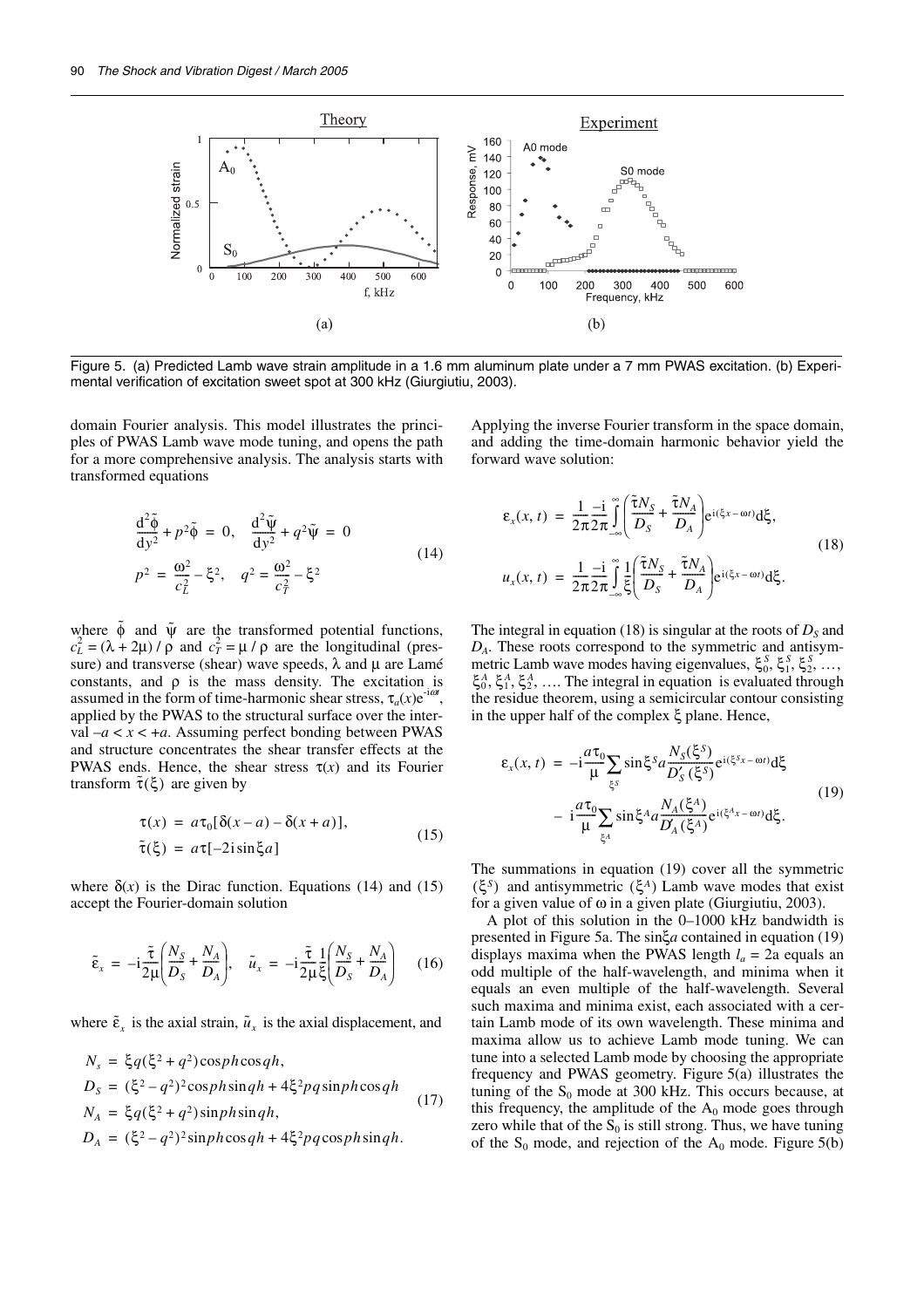shows the experimental confirmation of this  $S_0$  "sweet" spot". Lamb wave mode tuning offers considerable advantages. It allows us to select Lamb wave modes that are most appropriate for the particular application being considered. The tuning of the  $S_0$  mode is important for the detection of certain defects, such as cracks. The  $S_0$  mode is less dispersive than the  $A_0$  mode at low  $fd$  values and produces better wave packets. When the  $A_0$  mode is rejected, the remaining  $S_0$  mode gives loud and clear pulse-echo reflections from the through-the-thickness cracks (Giurgiutiu et al., 2003).

Extension of this approach to circular crested Lamb waves was studied by Raghavan and Cesnik (2004). The equations are set in polar coordinates around a piezoelectric disk attached to the plate surface. The appropriate spacedomain integral transform is the Hankel transform

$$
\tilde{f}_n(\xi) = \int_0^\infty f(r) J_n(\xi r) r \, dr,
$$
\n
$$
f(r) = \int_0^\infty \tilde{f}_n(\xi) J_n(\xi r) \xi \, d\xi,
$$
\n(20)

where  $J_n$ () is the Bessel function of order *n*. The solution is derived in terms of Bessel and Hankel functions.

#### **4. Pitch-catch Embedded Ultrasonics Non-destructive Evaluation for Crack and Delamination Detection**

The pitch-catch method can be used to detect structural changes that take place between a transmitter transducer and a receiver transducer. The detection is performed through the examination of the guided wave amplitude, phase, dispersion, and TOF in comparison with a "pristine" situation. Guided wave modes that are strongly influenced by small changes in the material stiffness and thickness (such as the  $A_0$  Lamb wave) are well suited for this method. Typical applications include: (a) corrosion detection in metallic structures; (b) diffused damage in composites; (c) disbond detection in adhesive joints; (d) delamination detection in layered composites, etc. Further advancements in this direction were achieved through acousto-ultrasonics (Duke, 1988). The pitch-catch method can also be used to detect the presence of cracks from the wave signal diffracted by the crack.

#### 4.1. Disbonds and Delamination Detection with Conventional Ultrasonics

Ultrasonic testing of adhesively bonded joints using guided waves for both aerospace and automotive applications is gaining more and more attention. In the NDE of adhesively bonded joints, of particular interest are the Lamb waves. Lamb wave methods have considerable potential for the inspection of adherent assemblies for two reasons: they do not require direct access to the bond region, and they are much more amenable to rapid scanning than are pressure wave techniques. Lamb waves can be excited in one plate of a bonded assembly, propagated across the joint region, and received in the second plate of the assembly. Inspection of the joint then would be based on the differences between the signals received on one side of the assembly compared to those transmitted on the other side.

Lowe and Cawley (1994) studied the applicability of plate wave techniques for inspection of adhesive and diffusion bonded joints. They found that the Lamb wave techniques are sensitive to the material properties and the thickness of the adhesive layer. Rose et al. (1995) used the ultrasonic guided waves for NDE of adhesively bonded structures. They developed a double spring hopping probe (DHSP) to introduce and receive Lamb waves. This method was used to inspect a lap splice joint of a Boeing 737-222. Preliminary results showed the method's capability of disbond detection. The severe corrosion area was also pointed out using the DHSP handheld device. Chona et al. (2003) used laser-generated Lamb waves to detect disbonds and delaminations in layered materials using a pitch-catch approach. They showed that  $A_0$  are sensitive to damage associated with disbonds and delaminations in a multilayer material. Lee et al. (2004) studied the problem of wave propagation in a diffusion bonded model using spectral elements (SEs) and a new local interaction simulation approach (LISA) for numerical modeling. The novelty of their work was the sensor/actuator configuration consisting of five different layers of materials with one piezoceramic element generating a thickness mode vibration. The five layers were: two piezoelectric elements used for actuating and sensing (Sonox P5), two copper layers, and in the middle a couplant layer. The experiments validated the numerical simulation, showing that the actuator/sensor configuration could operate either in  $S_0$  or  $A_0$  modes using excitation frequencies of 260.5 and 100 kHz, respectively. However, the coupling layer distorts the wave propagation, due to its low impedance at the interface and low wave speed within the couplant medium.

Repair patches are widely used in the aircraft industry for small repairs of the aircraft fuselage in order to extend the operational life of aging aircrafts. Lamb waves can be successfully used to detect disbonds of composite repair patches (Rose et al., 1996).

#### 4.2. Embedded Pitch-catch Non-destructive Evaluation

The pitch-catch method detects damage from the changes in the Lamb waves traveling through a damaged region. The method uses the transducers in pairs: one as transmitter, the other as receiver. In the embedded pitch-catch method (Figure 6), the transducers are either permanently attached to the structure or inserted between the layers of composite layup. Early studies in embedded pitch-catch NDE leveraged on surface acoustic wave (SAW) technology (SAW devices have been extensively studied as delay lines in radar applications). Culshaw and co-workers (Pierce et al., 1997, 2000; Gachagan et al., 1999) have studied the use of piezoelectric transmitters and optical-fiber receivers for damage detection in composite plates using ultrasonic Lamb waves. Conventional ultrasonic transducers, interdigital piezoelectric transducers, and simple PWAS were used. It was remarked that the PWAS gave good results in spite of their constructive simplicity.

Interdigital polyvinylidene difluoride (PVDF; a piezoelectric polymer) transducers were developed for the generation and detection of Lamb waves in e-NDE applications (Monkhouse et al., 1996, 2000). These transducers were able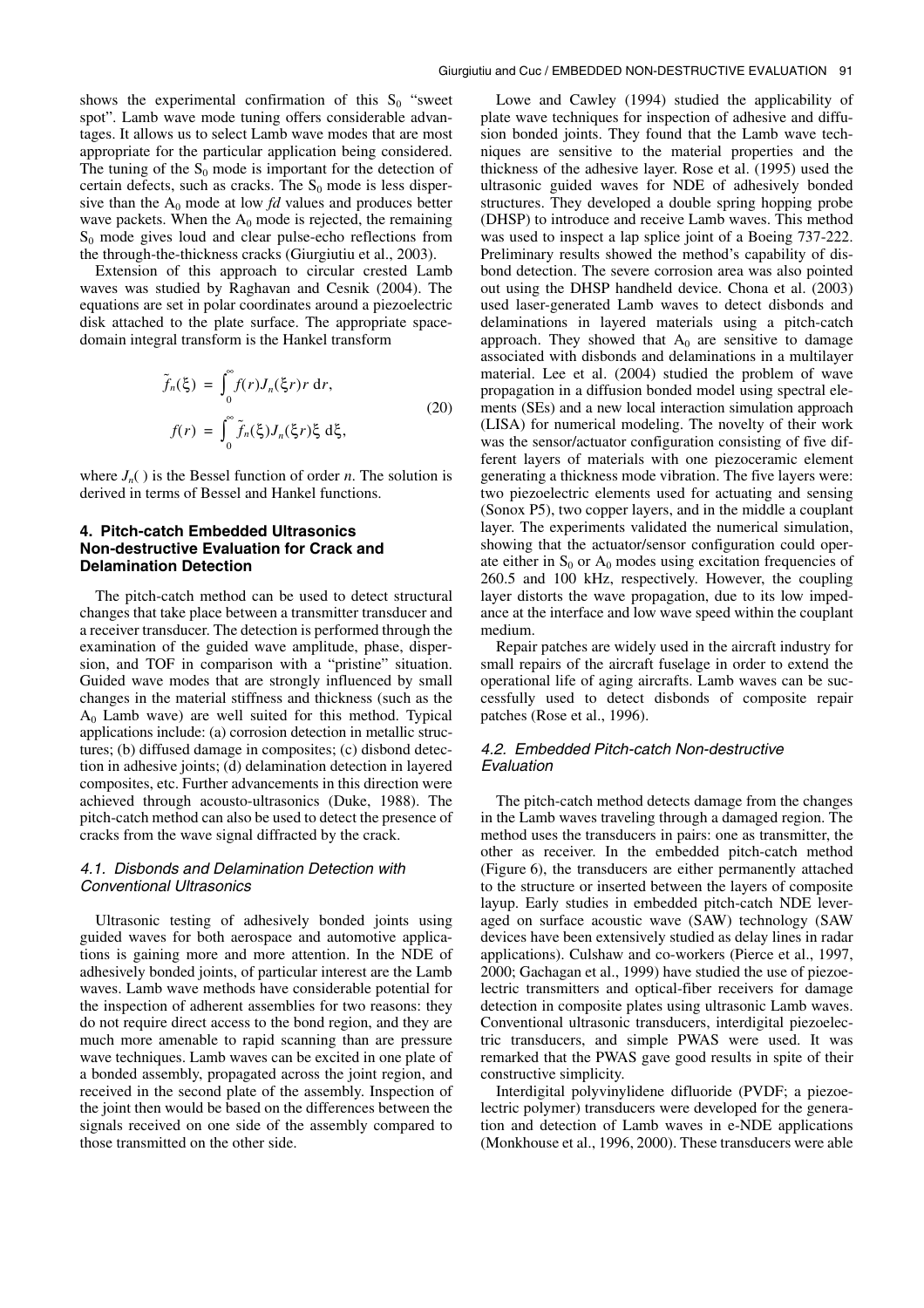

Figure 6. Embedded ultrasonics damage detection techniques with the pitch-catch method.

to generate focused directional waves in metallic specimens. However, the interdigital transducers have a fixed operating frequency that is dictated by the interdigital spacing. Chang and co-workers were among the first to identify the opportunity of using the piezoceramic disk wafers as both transmitters and receivers of Lamb waves. Keilers and Chang (1995) used an array of PWAS affixed to composite plates. Some of these PWAS acted as elastic wave generators, and others acted as structural response receptors. The detection of damage was deduced from the differences in structural-response magnitude over the 0–2 kHz bandwidth. Damage detection criteria based on wave propagation were subsequently developed (Chang, 1998, Wang and Chang, 1999; Osmond et al., 2002; Mal et al., 2003; Wang et al., 2003).

#### 4.3. Crack Detection in Metallic Structures with Embedded Pitch-catch Non-destructive Evaluation

Cracks in metallic structures typically run perpendicular to the wall surface. A fully developed crack will cover the whole thickness (through-the-thickness crack) and will produce a tear of the metallic material. In conventional NDE, metallic-structure cracks are detected with ultrasonic or eddy current probes that have pointwise capabilities. Intensive manual scanning is required for crack detection. The aim of embedded pitch-catch NDE is to detect cracks in metallic structures using guided waves transmitted from one location and received at a different location. The analysis of the change in guided wave shape, phase, and amplitude should yield indications about the crack presence and extension.

Ihn and Chang (2002) and Ihn (2003) presented an embedded pitch-catch method for the detection of cracks in metallic structures using an array of 12 mm diameter piezoceramic disks (Figure 7). A five-count 300 kHz smoothed tone burst applied to the transmitter (T) produced an omnidirectional Lamb wave into the plate. The receiver (R) detects a wave which is modified by the crack presence. The crack was grown through cyclic loading, and measurements were taken at various crack lengths. The readings at zero crack length were taken as the baseline. The scatter wave was defined as the difference between the current received wave and the baseline wave. It was shown that the scatter amplitude increases linearly with the crack length.

Ihn and Chang (2002) and Ihn (2003) applied the same embedded pitch-catch NDE method to detect multisite crack damage in a metallic lap joint specimen (Figure 8). The lap joint contained two rows, each having 19 4.8 mm

rivets. A row of 18 embedded transmitters (T) were used to send  $S_0$  Lamb waves to two rows of 18 embedded receivers (R). Constant amplitude cyclic tensile loading for accelerated fatigue testing was used. Multisite crack damage was observed to develop at several locations. The test was interrupted seven times to evaluate the cracks progression (40, 65, 80, 100, 120, and 140 kcycles). Final failure occurred at 160 kcycles. No visual inspection was possible. Crack progression was evaluated with conventional NDE methods (ultrasonic through-the-thickness scan and eddy current probes) as well as with embedded pitch-catch NDE. A damage index based on the cumulative TOF of the 420 kHz  $S_0$ Lamb wave was used.

Figure 9 shows that the probability of detection (POD) of the e-NDE pitch-catch method is comparable with that of conventional ultrasonic and eddy current methods for cracks larger than 5–8 mm. Circles represent embedded pitch-catch NDE; triangles represent eddy currents NDE. To obtain the POD, the different crack events monitored by conventional NDE were ranked from the largest to the smallest crack length and then compared the embedded pitch-catch method, i.e.

$$
POD = \frac{SC}{M + 1 - N} \tag{21}
$$

where *SC* is the sum of the crack events recorded by the pitch-catch method, *M* is the total number of crack events recorded by NDE, and *N* is the serial event. The embedded pitch-catch NDE was also used for detecting fatigue crack growth in a metallic specimen repaired with a boron-epoxy patch. Good detection of cracks larger than 4–8 mm was observed (Ihn, 2003).

#### 4.4. Crack and Disbond/Delamination Detection in Composite Structures with Embedded Pitch-Catch Non-destructive Evaluation Method

Composite structures are typically resistant to through-thethickness cracks due to the inherent crack resistance of fiber reinforcement. However, in layered composite structures, cracks can easily propagate parallel to the wall surface, typically at the interface between layers. These cracks can be initiated by fabrication imperfections or low-velocity impact damage; subsequently, they propagate by cyclic fatigue loading. In conventional NDE, composite cracks and delaminations are detected with ultrasonic probes that can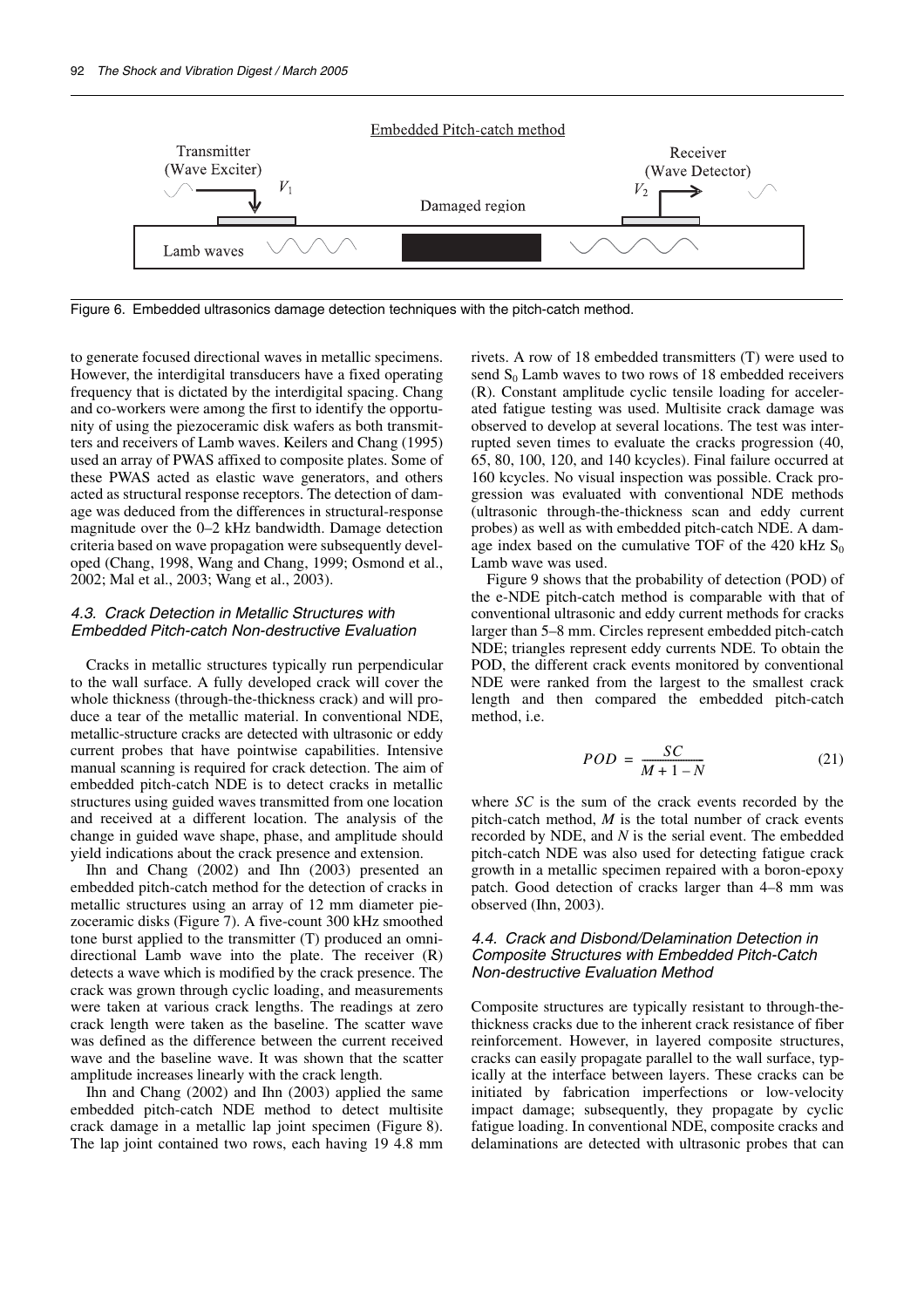

Figure 7. Crack detection in metallic plate with the embedded pitch-catch method: (a) conceptual configuration; (b) experimental setup; (c) received waves and scatter wave; (d) linear variation of scatter amplitude with crack length (Ihn, 2003).



Figure 8. Multisite crack detection in metallic lap joint specimen plate with the embedded pitch-catch method: two rows of 19 rivet holes were monitored using a row of 18 embedded transmitters (T) sending  $S_0$  Lamb-waves to two rows of 18 embedded receivers (R) (Ihn, 2003).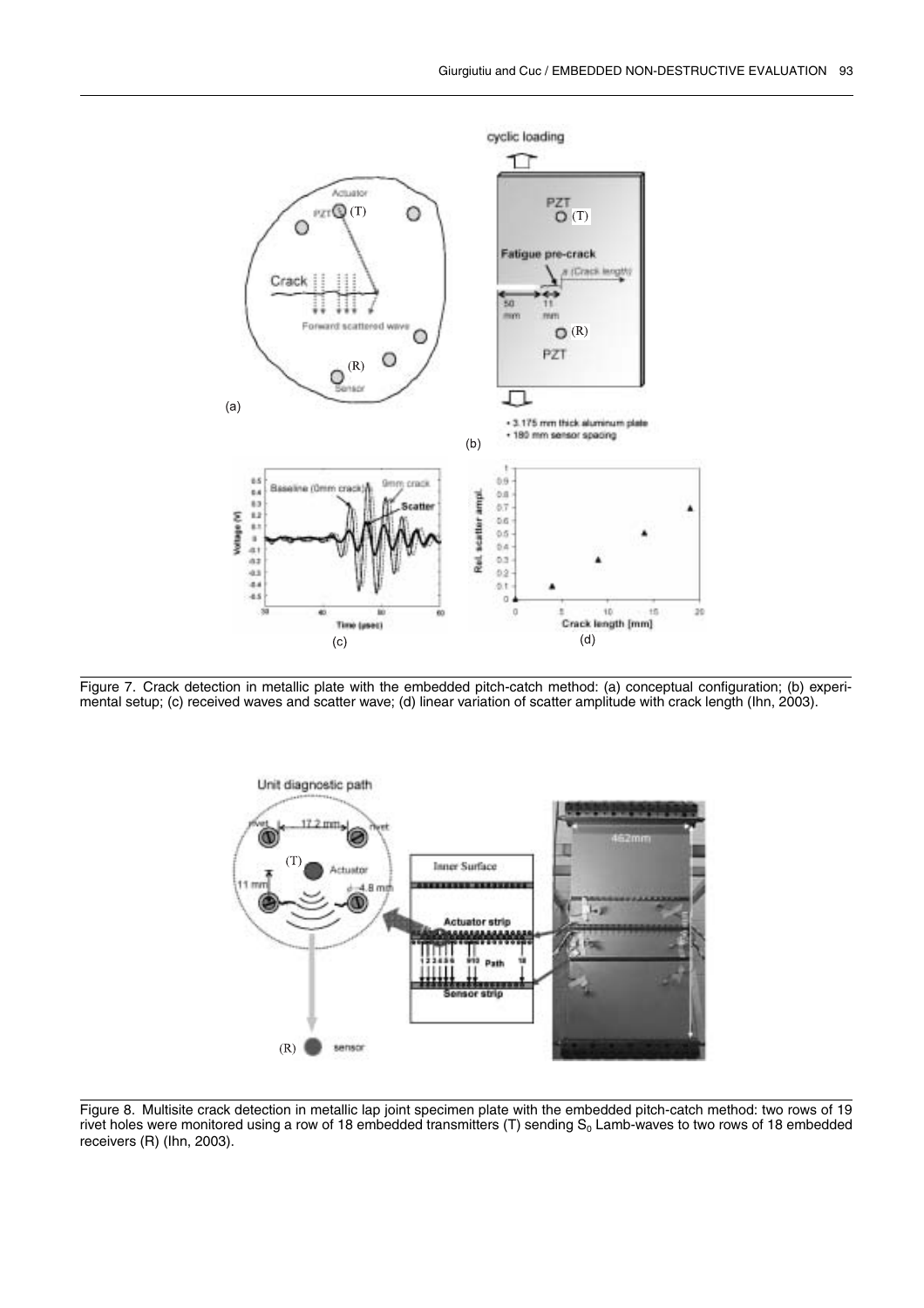

Figure 9. POD of the embedded pitch-catch NDE in comparison with conventional ultrasonics and eddy currents (Ihn, 2003).

sense additional echoes due to through-the-thickness Pwaves being reflected by the delamination. Area coverage is achieved with surface scanning (C-scans) using manual means or mechanical gantries. The aim of embedded pitchcatch NDE is to detect cracks and delaminations in composite structures using guided waves transmitted from one location and received at a different location. The disbond/ delamination produces signal diffraction and mode conversion that can be analyzed and compared with the pristine signals. Analysis of the change in the guided wave shape, phase, and amplitude should yield indications about the crack presence and its extension. In addition, the sensor network built into the structure can be also used for monitoring low-velocity impact events that may be the cause of composite damage.

Chang (1998) first demonstrated that a network of piezoelectric disks could be embedded in a dielectric film, called the "SMART layer." By emitting controlled diagnostic signals from a piezoelectric disk, the signals could be caught at neighboring piezoelectric disks. The pitch-catch technique was further used by Wang and Chang (1999) to identify impact damage in composite structures. The experimental setup consisted of an array of four piezoelectric disks connected through a selector box to either a signal generator/ actuator amplifier or a sensor amplifier/DAQ card. Toneburst signals were sent from one of the piezoelectric disks and collected at all the other piezoelectric disks, in a roundrobin fashion. The tone-burst frequency was swept over the 40–150 kHz range.  $A_0$  Lamb waves traveled in the plate and were scattered by the damage. The signal interpretation consisted of analyzing the short-time Fourier transform (STFT) spectrograms to identify the TOF for each of the six paths possible between the four piezoelectric disks. The resulting TOF measurements were related to the location, size, and orientation of the damage by comparison with TOF values calculated with an analytical model. Detection results obtained with the embedded pitch-catch method compared very well with the specimen X-ray images (Figure 10).

Similarly, Lemistre et al. (1999, 2000) used a network of transmitter–receiver piezoelectric disks (5 mm diameter, 0.1 mm thick) to detect delamination in a composite plate. A 10-cycle 365 kHz tone burst transmitted from one of the piezoelectric disks generated S0 Lamb waves that were scattered by the damage into  $A_0$  and  $SH_0$  waves through diffraction and mode conversion. The received signals were analyzed with the discrete wavelet transform and compared with the pristine-plate signals. The analysis was performed using simple TOF considerations. No analytical model of the damaged plate was needed. Wavelet transform was also used by Staszewski et al. (1999), Deng et al. (1999), Su and Ye (2004), and others.

Ihn and Chang (2002) and Ihn (2003) used the pitch-catch technique with SMART layer instrumentation to detect disbonds in boron-epoxy composite patch repair of cracks in metallic structures (Figure 11). A SMART layer was embedded between the composite repair layers.  $A_0$  Lamb waves, which are more sensitive to disbond and delaminations, were used. The  $A_0$  Lamb wave frequency was 320 kHz. It was found that the damage index based on  $A_0$  scatter energy was able to correctly detect the disbond presence.

#### **5. Embedded Pulse-echo Method for Crack and Delamination Detection**

In conventional NDE, the pulse-echo method has traditionally been used for through-the-thickness testing. For large area inspection, through-the-thickness testing requires manual or mechanical moving of the transducer over the area of interest, which is labor intensive and time-consuming. It seems apparent that guided wave pulse-echo seems more appropriate, since wide coverage could be achieved from a single location.

#### 5.1. Lamb Wave Crack Detection

For crack detection with the pulse-echo method, an appropriate Lamb wave mode must be selected. Giurgiutiu et al. (2003) used finite element simulation to show that the  $S_0$ Lamb waves can give much better reflections from throughthe-thickness cracks than the  $A_0$  Lamb waves (Figure 12). This effect can be attributed to  $S_0$  being (a) better reflected from the crack and (b) much less dispersive. The first item gives a strong signal, while the second ensures that the wave packet is compact and easy to interpret.

The use of guided waves for crack detection has found an immediate application in long and uniform structures, such as pipes, tubing, and cables. The advantage of using guided waves is immediately apparent. Conventional through-thethickness testing requires large pipe areas to be minutely inspected. In addition, access to the outside pipe surface requires removal of the insulation and then reinstallation of the insulation after the tests. Using guided waves, a probe can be applied to the pipe at only one location, from which a considerable length of the pipe can be inspected. The insulation is only removed at the location where the probe is applied. Special probes are available for guided wave pipe inspection. Alleyne et al. (2001) developed a "comb" array probe which surrounds the pipe. Kwun and Bartels (1998) and Kwun et al. (2002) developed an electromagnetically coupled transducer for SH guided waves using a portable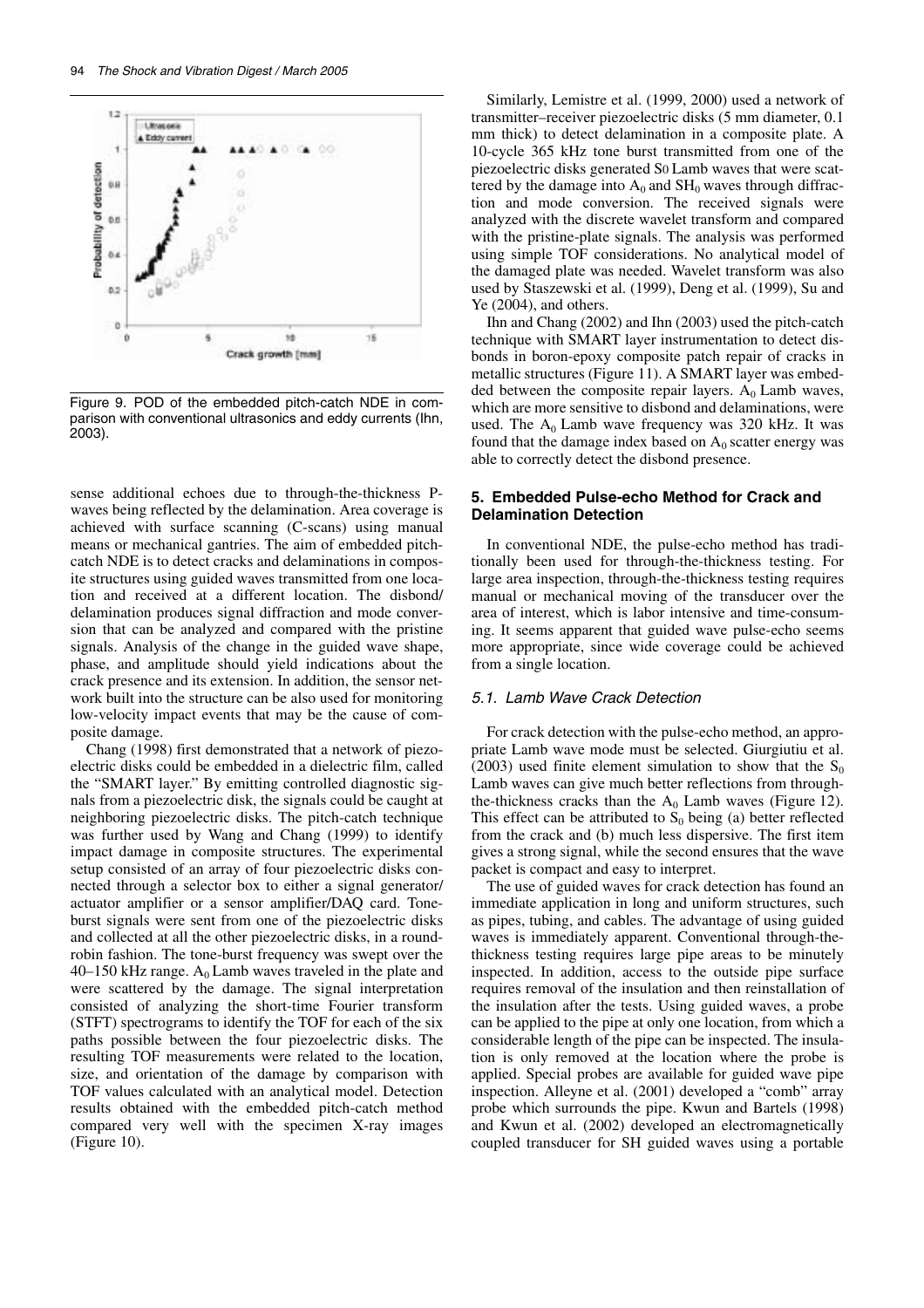

Figure 10. Impact damage identification in composite structures using the embedded pitch-catch method: (a) experimental schematic diagram; (b) picture of the panel showing the "real damage" detected by X-rays, and the "estimated damage" detected by the embedded pitch-catch method. The locations of the four piezoelectric disks ("PZT") are also shown (Wang and Chang, 1999).

coil and a nickel foil affixed to the structure. Rose et al. (1994) studied the use of guided waves for the inspection of nuclear steam generator tubing. Reflections from circumferential cracks were obtained. Alleyne et al. (2001) used guided waves to detect circumferential cracks and corrosion in steel pipes. The properties of axial-symmetric and nonaxial-symmetric modes were used. For circumferential cracks, it was found that the reflection coefficient is directly proportional to the circumferential extent. Thus, the reflection coefficient of a half wall thickness notch with a circumferential extent of half a pipe diameter (16% of the pipe circumference) is approximately  $5\%$  (-26 dB). This detection sensitivity (40 dB signal-to-coherent-noise ratio) was found satisfactory for most applications. The detection of longitudinal cracks in pipes was achieved by Luo et al. (2003) using electromagnetically coupled SH (torsional) waves. Light et al. (2002) used the same method to detect through-the-thickness cracks in plates. Rizzo and Lanza di Scaldia (2004) used guided waves to detect crack in tendons and suspension cables.

#### 5.2. Crack Detection with Embedded Pulse-echo Method

The embedded pulse echo method follows the general principles of conventional Lamb wave NDE. A PWAS transducer attached to the structure acts as both transmitter and detector of guided Lamb waves traveling in the structure. The wave sent by the PWAS is partially reflected at the crack. The echo is captured at the same PWAS acting as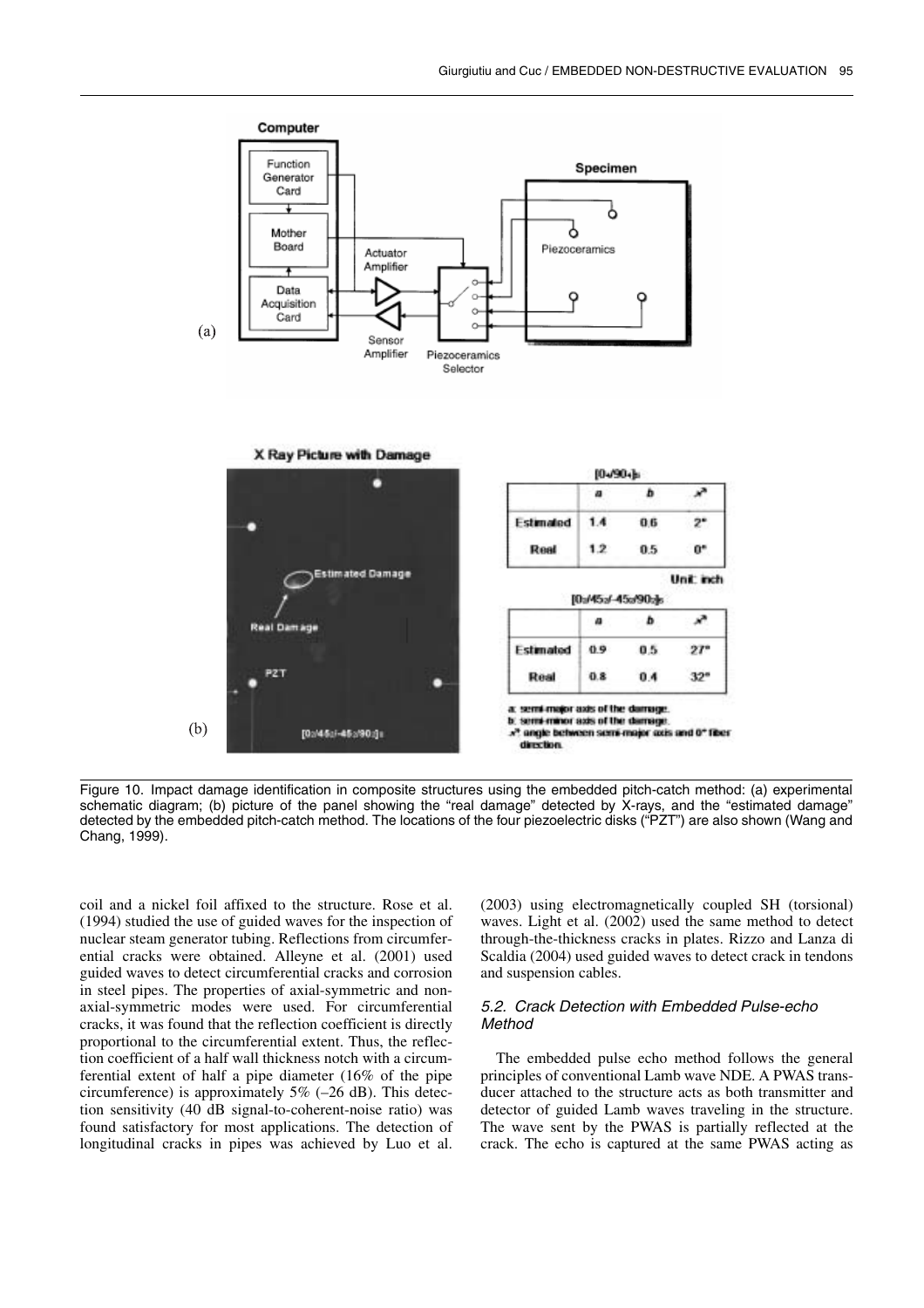

Figure 11. Embedded pitch-catch NDE for disbond detection of composite repairs of metallic structures (Ihn, 2003).



Figure 12. Finite element simulation indicates that  $S_0$  Lamb waves can give better crack reflections than the  $A_0$  Lamb waves (Giurgiutiu et al., 2003).

receiver (Figure 13). For the method to be successful, it is important that a low-dispersion Lamb wave is used. The selection of such a wave, e.g. the  $S_0$  mode, is achieved through the Lamb wave tuning methods (Giurgiutiu, 2003).

Moetakef et al. (1996) studied Lamb wave generation in metallic beams by piezoceramic wafers with interdigital electrodes. This approach, bearing on the SAW technology, ensures excitation of the guided waves having the halfwavelength equal to the interdigital spacing. The transmitted signal was enhanced by phasing the excitation to individual electrodes proportional to the electrode spacing. For detection, single-electrode probes of half-wavelength width were used (Figure 14). Successful detection of echoes from notches was also reported.

Diaz Valdes and Soutis (2002) studied the detection of delaminations in a composite beam using the embedded pulse-echo method with low-frequency  $A_0$  Lamb waves. Figure 15(a) shows the experimental setup. Rectangular PWAS (20  $\times$  5 mm<sup>2</sup>) were used with the length oriented along the beam axis. This ensures that Lamb waves were predominantly excited along the beam length. Two PWAS were used: one as transmitter (actuator), the other as receiver (sensor). A 5.5 cycle 15 kHz Hanning smoothed tone burst was applied to the transmitter PWAS. Figure 15(b) shows the signal recorded in the pristine beam. The initial bang and the reflection from the end of the beam are apparent. Then, a delamination was generated in the composite beam using a scalpel blade. The size of the delamination was progressively increased, as indicated in Figure 15(c). The presence of the delamination crack produced an additional echo, as shown in Figure 15(d). This work was extended to composite plates by Diamanti et al. (2002).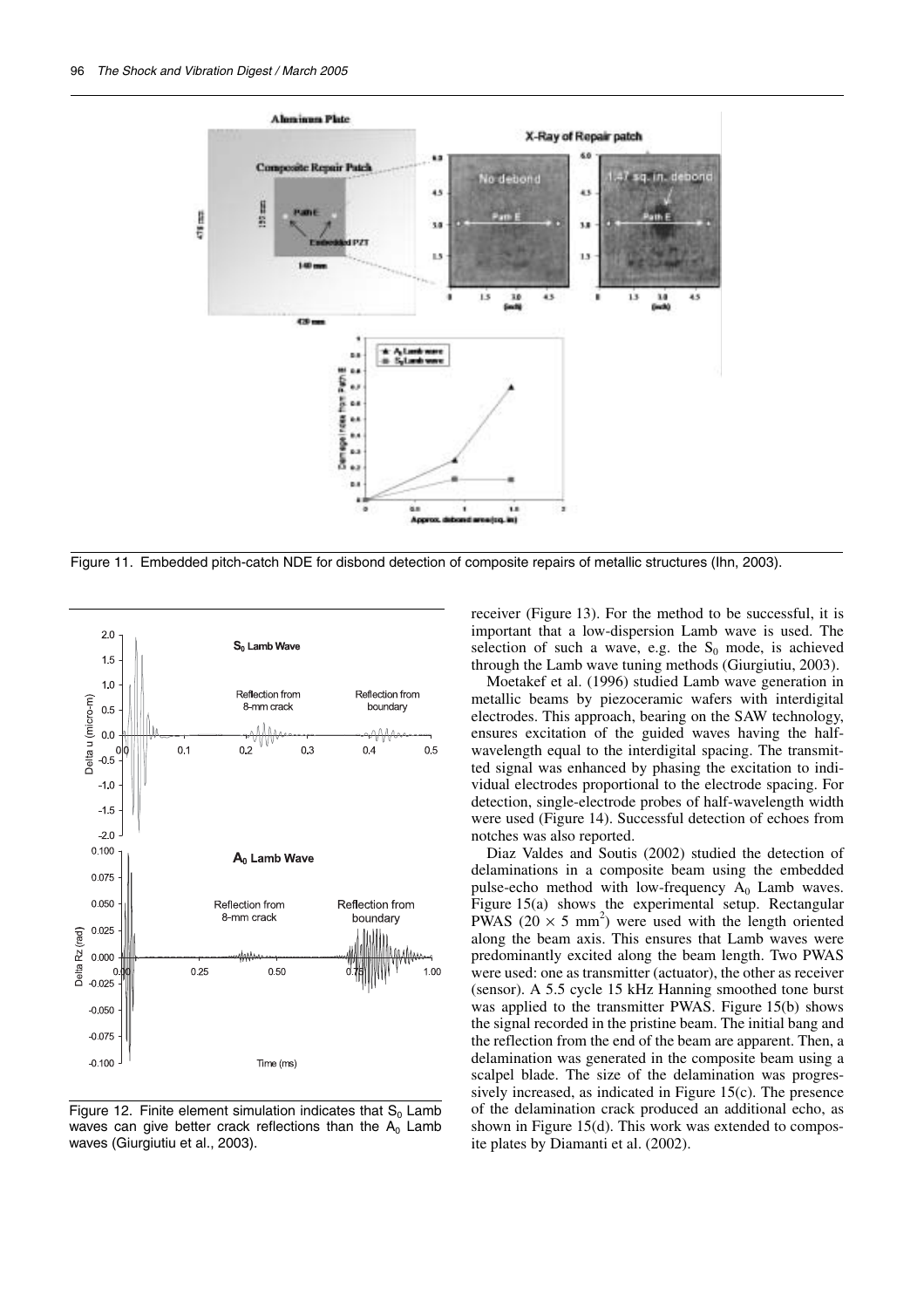

Figure 13. Principles of embedded ultrasonics damage detection with the pulse-echo method.



Figure 14. Interdigital transmitter and single electrode receiver used for damage detection in an aluminum beam (Moetakef et al., 1996).



Figure 15. Detection of delaminations with the embedded pulse-echo method: (a) experimental setup: (b) signals in the pristine specimen show only reflections from the beam end; (c) through-the-thickness C-scans of the specimen with conventional ultrasonics; (d) signal in damaged specimen shows additional echo from the delamination crack.

Osmond et al. (2002) used the embedded pulse-echo method to detect damage in the foam core of a sandwich plate with glass fiber skins. The damage was simulated by a hole in the foam. Low-frequency  $A_0$  Lamb waves (10 and 20 kHz) were used. It was shown that damage location and intensity can be deduced from the echo analysis without an analytical model of the damaged plate. Barnoncel et al. (2003) used the same method to detect real impact damages.

For detection of through-the-thickness cracks in metallic specimens, higher-frequency  $S_0$  Lamb waves are required, such that the wavelength is sufficiently smaller than the crack. Figure 16 presents crack detection experiments performed with an embedded PWAS on a metallic aircraft panel. The panel has a typical aircraft construction: vertical splice joint and horizontal stiffeners (the splice is only partially shown at the left of the picture). The top panel is pris-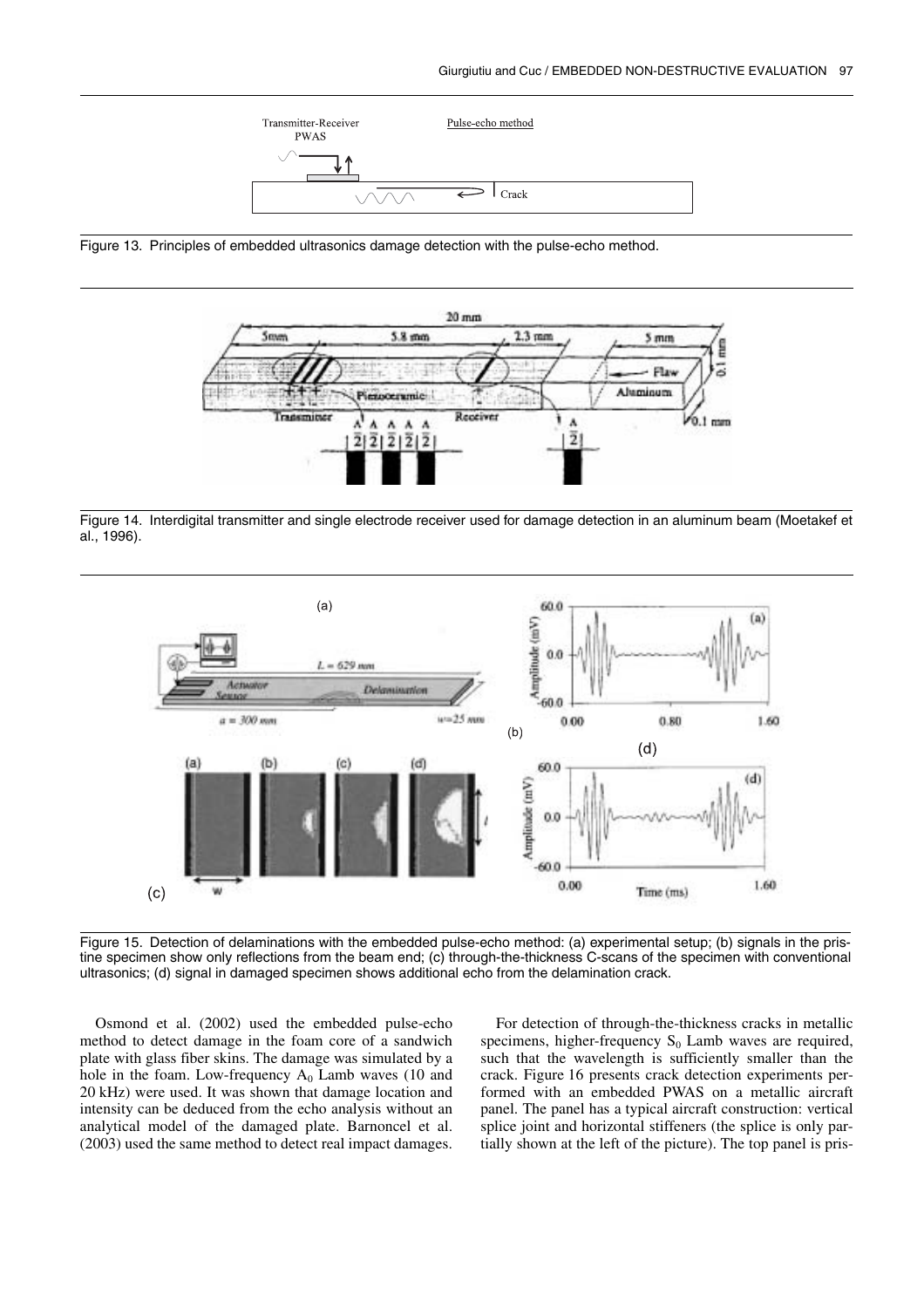

Figure 16. Crack detection experiments on an aircraft panel: the left column represents specimens (1 mm 2025 T3); the right column represents the pulse-echo signals. The last cell in the right column shows the crack detection through the differential signal method.

tine, while the bottom panel has a simulated through-thethickness crack (12.7 mm hairline slit) emanating from the first rivet hole in the top horizontal row. One PWAS was installed on each panel at 100 mm from the first rivet (200 mm from the splice joint). Adjacent to each photograph are the pulse-echo signals. For the pristine panel, the signal contains reflections from the splice joint and backscatter from the rivet holes located at the beginning of the horizontal row. The echoes from the structural splice start to arrive at approximately 60 µs, while the backscatter from the rivets is visible at around 42 µs. For the panel with a simulated crack, similar signal features appear; however, the feature at the 42 µs position is somehow stronger due to the presence of the crack. Indeed, the signal feature at 42 µs corresponds to the superposed signals from the rivets and from the crack. The detection of the crack seems particularly difficult because the echoes from the crack are mixed with the backscatter from the collocated rivets.

This difficulty can be easily resolved in an SHM situation, in which historical signal records are available. Thus, one can apply the differential signal method, i.e. subtract the "pristine" signal from the "damage" signal. Such a situation of using archived signals is typical of health monitoring systems. When the two signals were subtracted, the result presented in the last row of Figure 16 was obtained. This differential signal shows a "loud and clear" echo due entirely to the crack. The echo, marked "reflection from the crack" is centered at 42 µs, which corresponds to a TOF of 37 µs as measured from the center of the "initial bang". This value correlates very well with a total travel from the PWAS to the crack at the S<sub>0</sub> mode speed  $c_{S_0} = 5.4$  mm  $\mu s^{-1}$ . This simple experiment demonstrates the capability of embedded PWAS to detect structural cracks. However, one problem remains: this one-PWAS detection lacks directionality. The detected crack can be anywhere on a 100 mm radius. To obtain directionality of detection, a PWAS phased array can be used, as shown in the next section.

#### **6. Embedded Phase Arrays for Large Area Imaging**

Real-time phased-array systems have become very popular in NDE practice. Krautkramer (2002) offers a product line of phased-array transducers for the inspection of very thick specimens, and for the sidewise inspection of thick slabs, etc., with P-waves (Figure 17). For Rayleigh and Lamb waves, Deutsch et al. (1997, 1998, 1999) developed a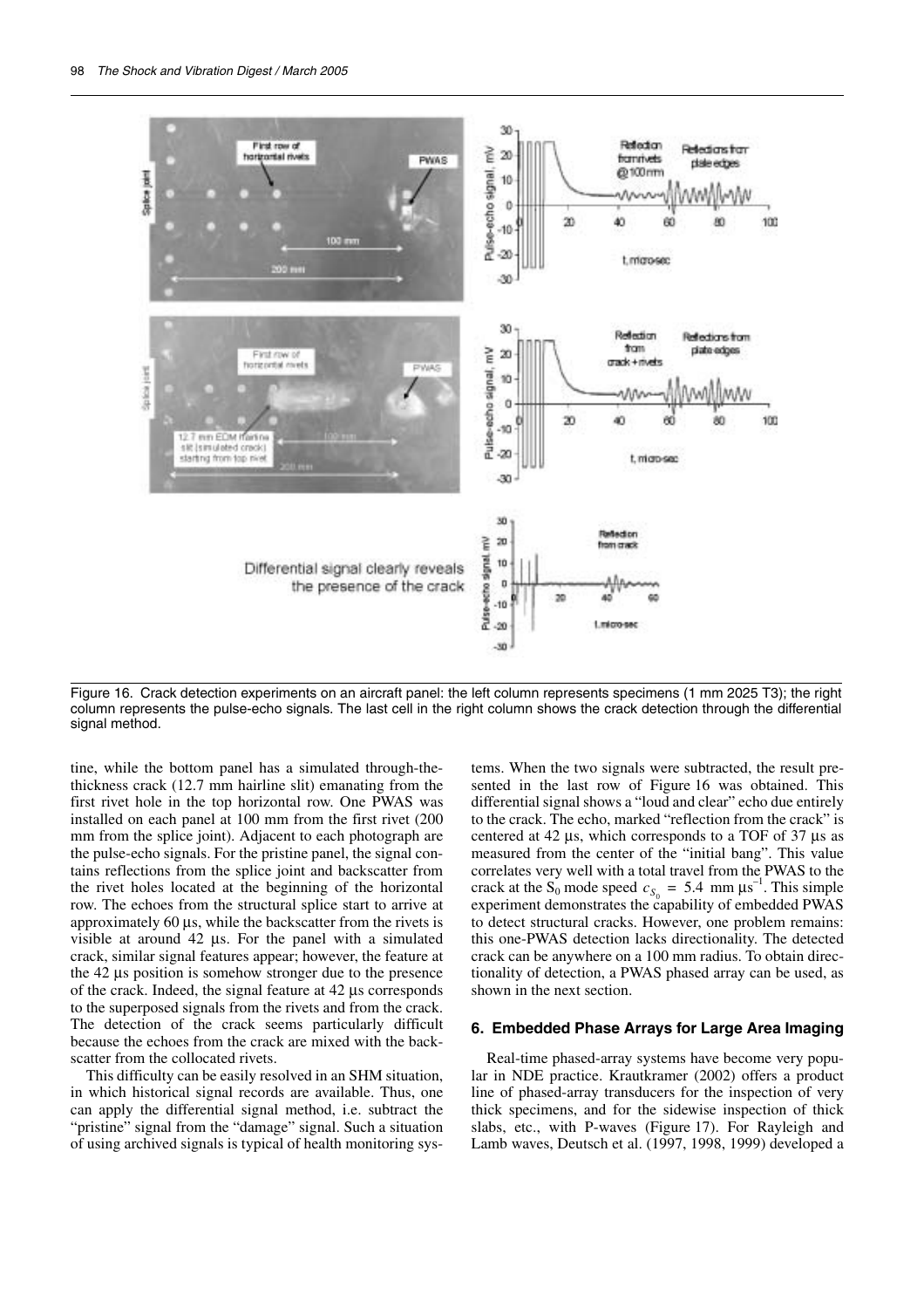

Figure 17. (a) Conventional phased-array ultrasonic probe (Krautkramer, 2002). (b) Illustration of phased-array principle.

phased-array self-focusing method, by which the delay times are adjusted to focus the beam exactly on the defect. Schwartz et al. (1999) proposed a Lamb wave ultrasonic tomography imaging system for aircraft structural health assessment. The acquisition and processing of Lamb wave data uses the image reconstruction method and is based on algorithms developed for cross-borehole tomography. The transducer geometry consists of parallel arrays of transmitters–receivers. The simulated damage was a circular defect with a 2.5 mm diameter in an aluminum plate. The results showed that the method could accurately determine the dimension, shape, and location of defect by reconstructing an area of  $30.5 \times 30.5$  cm<sup>2</sup>.

Moulin et al. (2003) studied the feasibility of inducing beam steering with embedded rectangular PWAS. A three-element array mounted on a composite plate was used as transmitter of somehow directional beams of  $S_0$  Lamb waves, while peripherally placed PWAS were used as receivers. Changes in the signal amplitudes due to damage were observed. Beam steering studies were also carried out by Sundaraman and Adams (2002), Purekar and Pines (2003), and others.

Giurgiutiu and Bao (2002) developed a PWAS phasedarray technique, the EUSR. Its principle of operation is derived from two general concepts:

- (1) the generation of tuned guided Lamb wave with PWAS;
- (2) the principles of conventional phased-array radar.

The EUSR approach is different from the conventional phased array approach in two aspects:

- (1) it uses structurally-embedded PWAS transducers;
- (2) it works in virtual time, not in real time.

Of these two items, the latter is very important for SHM, because it allows the phased-array benefits without the drawback of real-time multichannel phased excitation equipment. Whereas real-time phased-array transducers require

heavy and complex multichannel phased excitation equipment, the virtual-time approach adopted by the EUSR method can be carried out with only one channel and very simple equipment (Figure 18). On the investigated structure, the EUSR method captures and stores an array of elemental signals. In a round-robin fashion, one PWAS is activated as transmitter, while all the PWAS, including the transmitter, act as receivers. The activated sensor acts in pulse-echo mode, i.e. as both transmitter and receiver; the other sensors act as passive sensors. Thus, a matrix of  $M \times M$  elemental signals is generated. In the post-processing phase, the elemental signals are assembled into the synthetic beamforming response using the synthetic beamformer algorithm.

# 6.1. Phase Array Principles Used in the Embedded Ultrasonic Structural Radar

The principles of conventional phased-array radar (Silvia, 1987) are applied to the EUSR algorithm assuming a uniform linear array of *M* transmitter/receivers PWAS, where each PWAS acts as a pointwise omnidirectional source/sink. The PWAS in the array are spaced at the distance  $d = \lambda / 2$ , which is assumed much smaller than the distance *r* to a generic, far-distance point, P. Since  $d \ll r$ , the rays joining the sensors with the point P can be assimilated with a parallel fascicle, of angle φ. Therefore, for the *m*th PWAS, the distance will be shortened by *m*(*d* cosφ). If all the PWAS are fired simultaneously, the signal from the *m*th PWAS will arrive at P quicker by  $\Delta_m(\phi) = m(d \cos \phi) / c$ . Yet, if the PWAS are not fired simultaneously, but with some individual delays,  $\delta_m$ ,  $m = 0, 1, ..., M-1$ , then the total signal received at point P will be

$$
s_{\rm P}(t) \ = \ \frac{1}{\sqrt{r}} \sum_{m=0}^{M-1} s_{\rm T} \bigg( t - \frac{r}{c} + \Delta_m(\phi) - \delta_m \bigg), \tag{22}
$$

where  $1/\sqrt{r}$  represents the decrease in the wave amplitude due to the omnidirectional two-dimensional radiation, and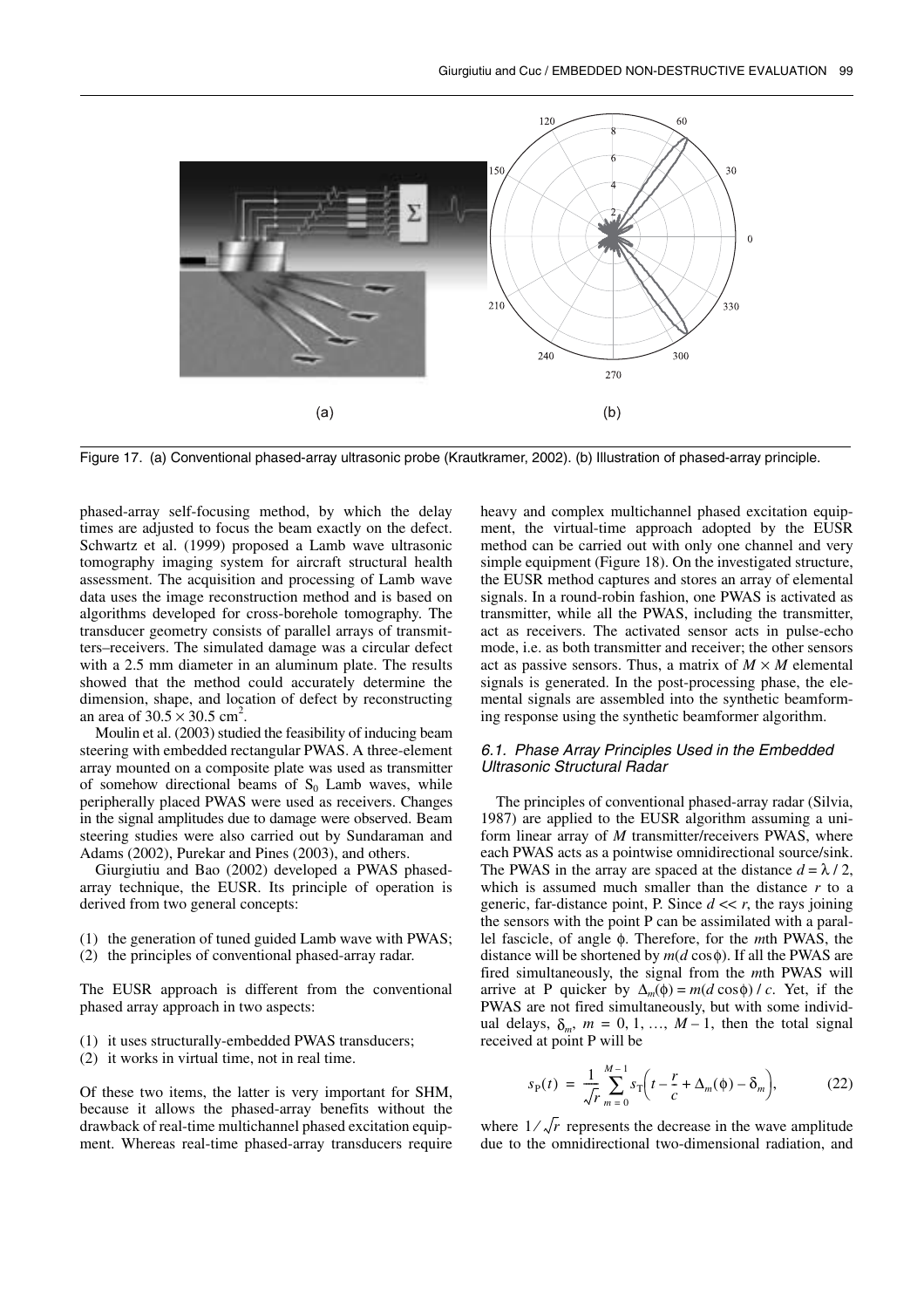

Figure 18. Experimental setup for the EUSR method (Giurgiutiu and Bao, 2002).

*r* / *c* is the delay due to the travel distance between the reference PWAS  $(m = 0)$  and the point P. (Wave-energy conservation with no dissipation is assumed.)

Transmitter beamforming is achieved by making δ*<sup>m</sup>* = *m*∆(φ). Equation (22) becomes

$$
s_{\rm P}(t) = M \cdot \frac{1}{\sqrt{r}} s_{\rm T} \left( t - \frac{r}{c} \right). \tag{23}
$$

Equation (23) shows an *M* times increase in the signal strength with respect to a single PWAS due to the constructive interference of all the PWAS signals when the geometric delay,  $\Delta_m$ , and the firing delay,  $\delta_m$ , coincide. Since  $\Delta_m$  = *md* cos( $\phi$ ) / *c*, we can write  $\delta_m = md \cos(\phi_0) / c$  which indicates that beamforming will take place when  $cos(\phi) =$  $\cos(\phi_0)$ , i.e. at angles  $\phi = \pm \phi_0$ .

Receiver beamforming is achieved in a similar way. We synchronize the signals received from a point P at azimuth  $\phi_0$ , by using the delays

$$
\delta_m(\phi_o) = m \frac{d}{c} \cos(\phi_0). \tag{24}
$$

The pulse-echo method consists of combining the transmitter beamforming with the receiver beamforming, and then we steer the interrogation beam at the target existing at azimuth  $\phi_0$  and range *R*. At the target, the signal is backscattered with a backscatter coefficient, A. Hence, the echo signal is

$$
s_{R}(t) = \frac{A \cdot M^{2}}{R} \sum_{m=0}^{M-1} s_{T}\left(t - \frac{2R}{c}\right).
$$
 (25)

Then, the target range *R* can be calculated from the echo TOF  $\tau = 2R / c$ . By two-dimensionally plotting the reconstructed signals obtained for incremental  $\phi_0$  values, one can map a complete half-plane into an image indicating the position of the target.

#### 6.2. Experimental Results with the EUSR Method

EUSR experiments were conducted in the Laboratory for Adaptive Materials and Smart Structures (LAMSS) at the University of South Carolina. The experimental setup is presented in Figure 18. The specimens consists of a 1 mm thick aluminum square plate  $(1220 \times 1200 \text{ mm}^2)$  with a PWAS array in the middle (nine APC 850 piezoceramic wafers, 0.2 mm thick,  $7 \times 7$  mm<sup>2</sup>, 9 mm spacing). One specimen had a simulated broadside crack ( $\phi_0 = 90^\circ$ ,  $R = 305$  mm), the other an offside crack ( $\phi_0 = 136.3^\circ$ ,  $R = 409$  mm). The simulated cracks were 20 mm long, 0.127 mm wide. The excitation was a three-count smoothed tone burst of 300 kHz  $S_0$ Lamb waves. In a round-robin fashion, a total of  $9 \times 9 = 81$ elemental signals were collected. Figure 19(a) shows the location and size of the simulated crack (narrow slit) situated broadside with respect to the phased array. Figure 19(b) shows the imaging of the crack on the EUSR GUI and the reconstructed pulse-echo signal (A-scan). The signal reconstruction and the crack imaging were performed in virtual time by applying the EUSR algorithm to the set of 81 elemental signals. By stepping the scanning beam through the interval  $0^{\circ}$  to 180<sup>°</sup>, a complete scan of the plate upper half was obtained with the crack location clearly defined by a pronounced gray-scale change (Figure19(b)). The A-scan signal can be used for precise identification of the crack location using the TOF  $\tau = 112.4$  µs and the group velocity  $c_{g_0/50} = 5.440$  mm  $\mu s^{-1}$ , which yields  $R = 305.7$  mm, i.e. a mere 0.2% from the actual value ( $\phi_0 = 90^\circ$ ,  $R = 305$  mm). Similar results were obtained for the offside crack (Figures 19(c) and (d)), in spite of the fact that the offside crack did not return a direct echo, but only diffractions from the crack tips (as shown in Figure19(c), the ultrasonic beam is deflected away from the phased array, but the crack tips generate diffraction signals that are felt at the phased array).

In order to verify the effect of curvature, the thin aluminum plate was temporarily bent into cylindrical shapes using thin wire ropes and tightening screws. The realized curvatures were related to the shortening of the chord with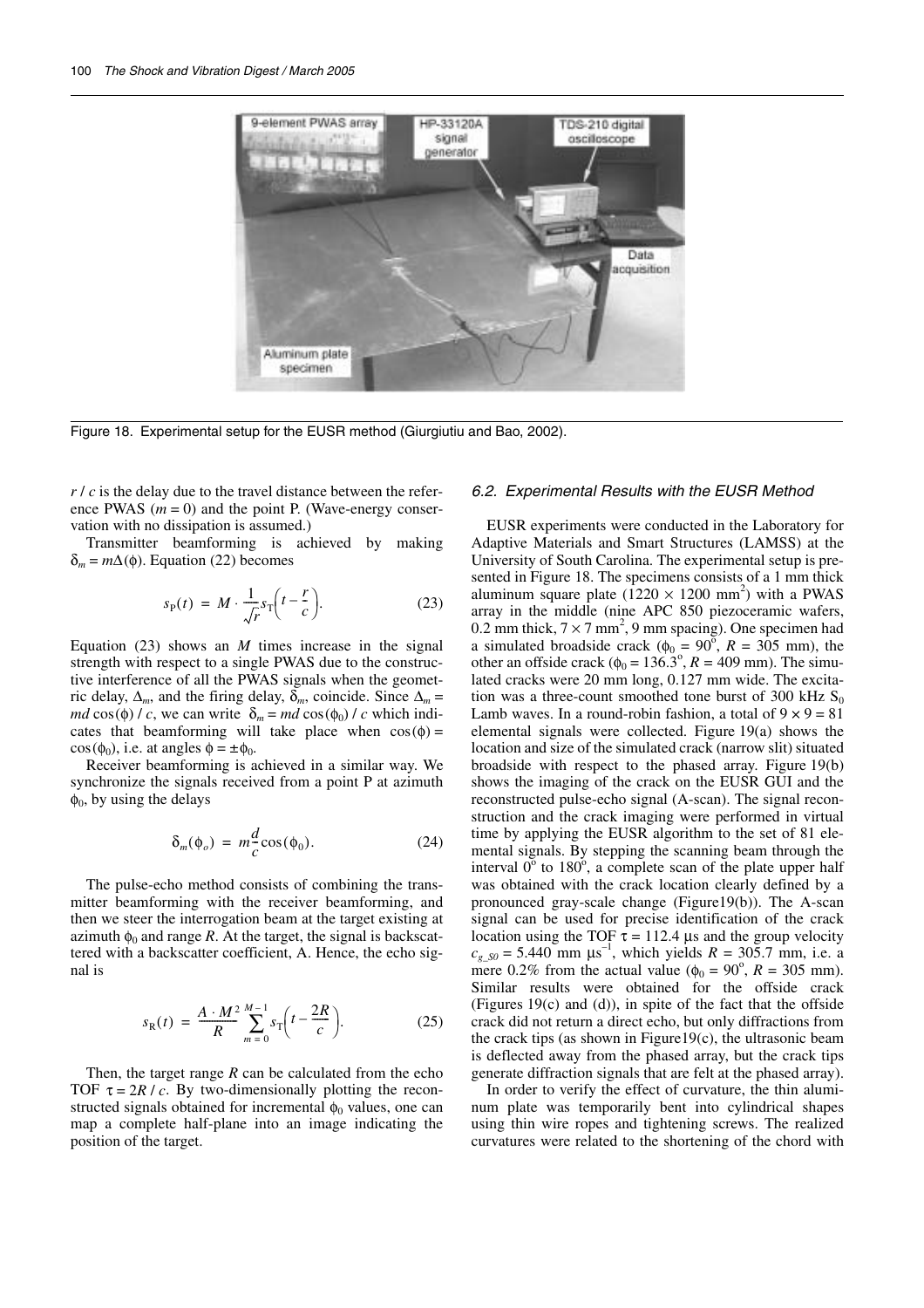

Figure 19. Crack detection in a flat plate: (a) location and size of simulated broadside crack; (b) imaging and echo of broadside crack in the EUSR algorithm; (c) location and size of simulated offside crack; (b) imaging and echo of offside crack in the EUSR algorithm.

respect to the original flat length. After curving, the original flat length, *L*, became the circular arc, while the shorted wire rope became the chord,  $c = 2R \sin(L / 2R)$ . The difference between the original length, *L*, and the shortened length, *c*, was denoted by ∆*L.* By varying ∆*L*, we were able to vary *R* according to the relation

$$
R = (L - \Delta L) / [2 \sin(L / 2R)]. \tag{26}
$$

Shortenings of values  $\Delta L = 5$ , 10, 15, and 20 mm corresponding to curvature values  $R = 3.90, 2.75, 2.24,$  and 1.95 m were used. These curvatures were applied in two directions. One direction was with the chord parallel to the PWAS array, while the other was with the chord perpendicular to the PWAS array. In both cases, good detection of the simulated crack was observed (Giurgiutiu et al. 2004).

#### **7. Other Techniques**

Other interesting techniques for performing active SHM include, among others, the time reversal method and the migration technique.

# 7.1. Time Reversal Method

The time reversal method was developed by Fink (1992) in connection with the pitch-catch NDE method. The signal sent by the transmitter arrives at the receiver after being modified by the medium in which it travels. If the received signal is time reversed and sent back from the receiver to the transmitter, the effect of the medium is also reversed. This reversal is quite spectacular in the case of dispersive Lamb waves. In a series of remarkable experiments, Ing and Fink (1998) showed that the extensive dispersion of certain Lamb wave modes can be almost completely compensated through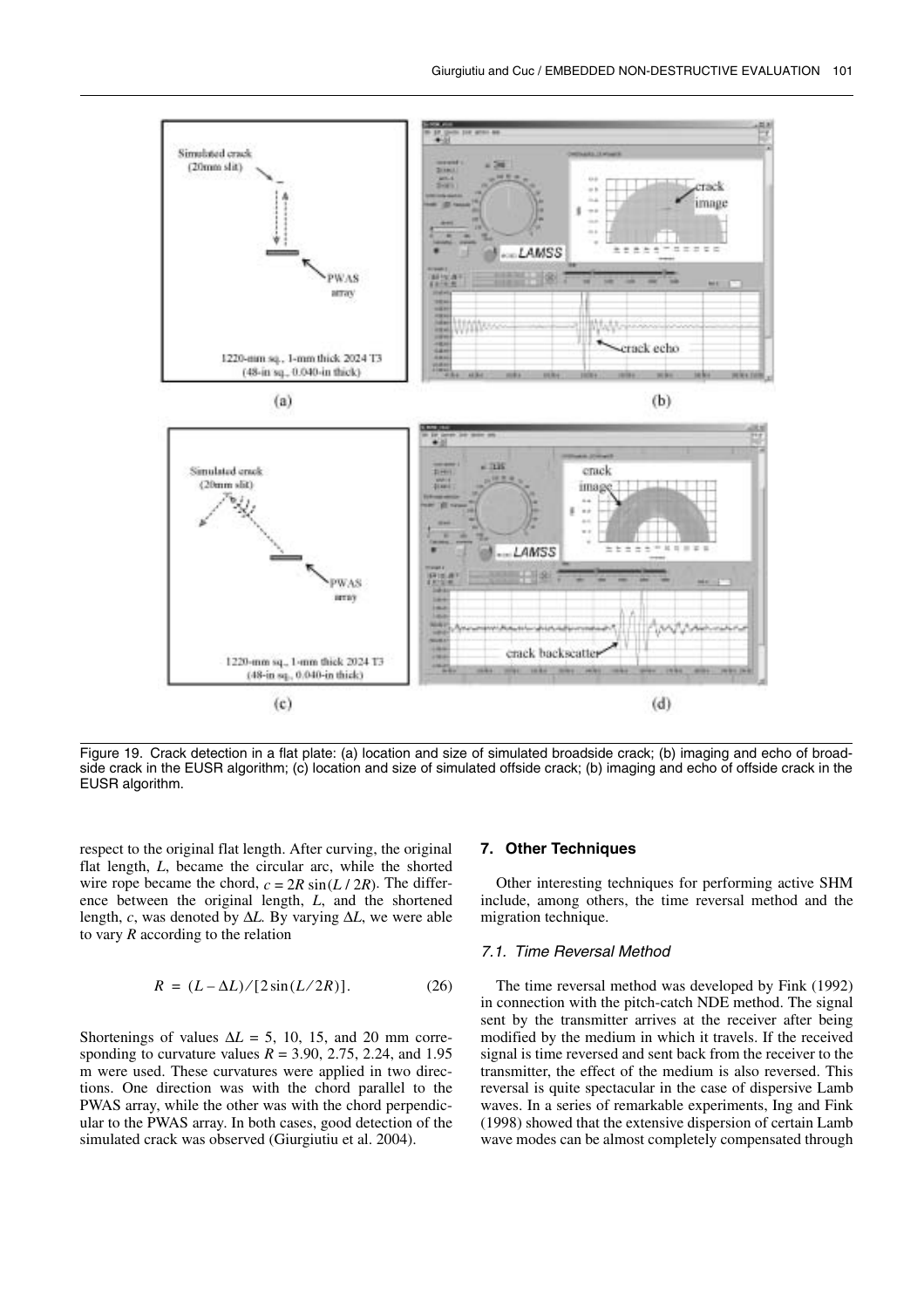the time reversal method. Deutsch et al. (1997) also used to concept of reversing the reflected waves in order to focus a linear array of conventional ultrasonic transducers transmitting Rayleigh and Lamb waves. The time reversal method has proven especially useful in ultrasonic imaging of difficult media (Berryman et al., 2002).

In SHM, the time reversal method has been recently reported by several authors. Wang et al. (2003) used the time reversal method on an aluminum plate. Sohn et al. (2004a) and Park et al. (2004) used the time reversal method to detect damage in composite panels. Their approach uses the assumption that "because the time reversibility of waves is fundamentally based on the linear reciprocity of the system, this linear reciprocity and the time reversal break down if there exist any source of wave distortion due to wave scattering along the wave path. Therefore, by comparing the discrepancy between the original input signal and the reconstructed signal, damage could be detected." This approach seems to remove the need for a historical baseline, which is inherent in other SHM methods. In addition, the method uses wavelet signal generation and processing to enhance the time reversal process in the case of multimode Lamb wave propagation.

#### 7.2. Migration Technique

The migration technique is a signal processing method that originated in geophysical acoustics. In geophysical exploration, a small explosion is created on the Earth's surface, which generates wave traveling in the Earth's interior and on its surface. A number of geophones are used to record both the initial bang and the waves reflected from the various inhomogeneities in the Earth interior. The migration technique attempts to image the subsurface reflectors by moving ("migrating") the recorded wave field to the actual spatial locations of these reflectors in the Earth's interior. The process back-propagates the recorded waves by systematically solving the wave equation as time-dependent boundary value problems based on Huygens' principle.

Lin and Yuan (2001b, 2001c, 2005) adapted the migration technique to the SHM of damage in plates. Both finite difference simulations and experimental results obtained on an aluminum plate were presented. The antisymmetric plate waves were modeled with Midlin's plate theory and the wave propagation solution was calculated with a finite difference algorithm. This finite difference method migrates backwards the waves diffracted by the damage to identify the damage location and extend. A linear array of sparsely spaced PWAS was used to detect crack damage using the migration technique. Nine piezoelectric disks were mounted at 25 mm (1 inch) interval across a metallic plate and used in turn as transmitters and receivers of antisymmetric plate waves in a round-robin fashion. The damage was simulated in the form of an arc-shaped through-the-thickness slit (1.1 mm wide, 12.5 mm radius) placed at 150 mm (6 inches) from the transducers. The transmitter transducer creates a wave front that is scattered by the damage and comes back to the receiver transducers where it is recorded in digital format. In processing the experimental data, the migration time-step was taken equal to the sampling interval of the analog-to-digital (A/D) converter. At each time-step, the received waves are migrated (back-propagated) towards the

damage location. Applying migration to each time section gives an image of the plate based on a single transmitter. An enhanced image is obtained by adding (stacking) the individual contributions of all the transmitters in the roundrobin process. This is the pre-stack migration method. As an alternative, the stacking can be done first (with appropriate synchronization of the individual signals), and the migration done second. This is the post-stack migration method. The post-stack migration is less computationally intensive, but the pre-stack migration is more powerful in increasing the signal-to-noise ratio.

#### **8. Conclusions and Further Work**

In this paper, an emerging new technology has been discussed: embedded ultrasonic NDE. This emerging technology is enabled by the use of embeddable ultrasonic transducers consisting of thin piezoelectric wafers that can be permanently attached to metallic and composite structures. For lack of a better term, Giurgiutiu et al. (2000) have called these embeddable transducers PWAS. The embedded ultrasonic technology enables active SHM, i.e. the ondemand interrogation of the structure, to determine its current state of health and predict the remaining life.

After reviewing the guided wave theory in plate, tube, and shell structures, we introduced the embeddable PWAS transducers. The PWAS piezoelectric properties (actuation and sensing) have been presented in connection with Lamb wave excitation and detection. It is shown analytically and verified experimentally that Lamb wave mode tuning can be achieved by the judicious combination of PWAS dimensions, frequency values, and Lamb wave mode characteristics. For example, the  $A_0$  and  $S_0$  Lamb modes could be separately tuned by using the same PWAS installation but different frequency bands.

The embedded pitch-catch method was discussed in the context of detecting through-the-thickness fatigue cracks in metallic structures and delamination and disbond cracks in composite and other bonded structures. Then, the embedded pitch-catch method was considered, again in metallic structures and in composites. Finally, the embedded phased array method was presented, with special attention to the EUSR. Examples of crack detection and imaging were provided for both flat and curved metallic plates. Other methods, such as the time reversal method and the migration techniques, have also been discussed.

Although remarkable progress has been made in the embedded ultrasonic NDE development, considerable work remains to be done. To increase the acceptance of this emerging technology, the refining of the theoretical analysis and calibration against well-planned experiments is needed. However, to deploy e-NDE techniques to in-service structures, several hurdles have still to be overcome. In particular, the operational and environmental variations of the monitored structure need to be addressed. The NDE techniques presented above perform damage diagnosis through pattern comparison of a test signal with a baseline signal. This type of simple pattern comparison may be vulnerable to undesired changes of signals due to varying operational and environmental conditions of the structure such as temperature variation, humidity, etc. Several authors have addressed this aspect (e.g. Mason, 2002; Sohn et al., 2004b; and others).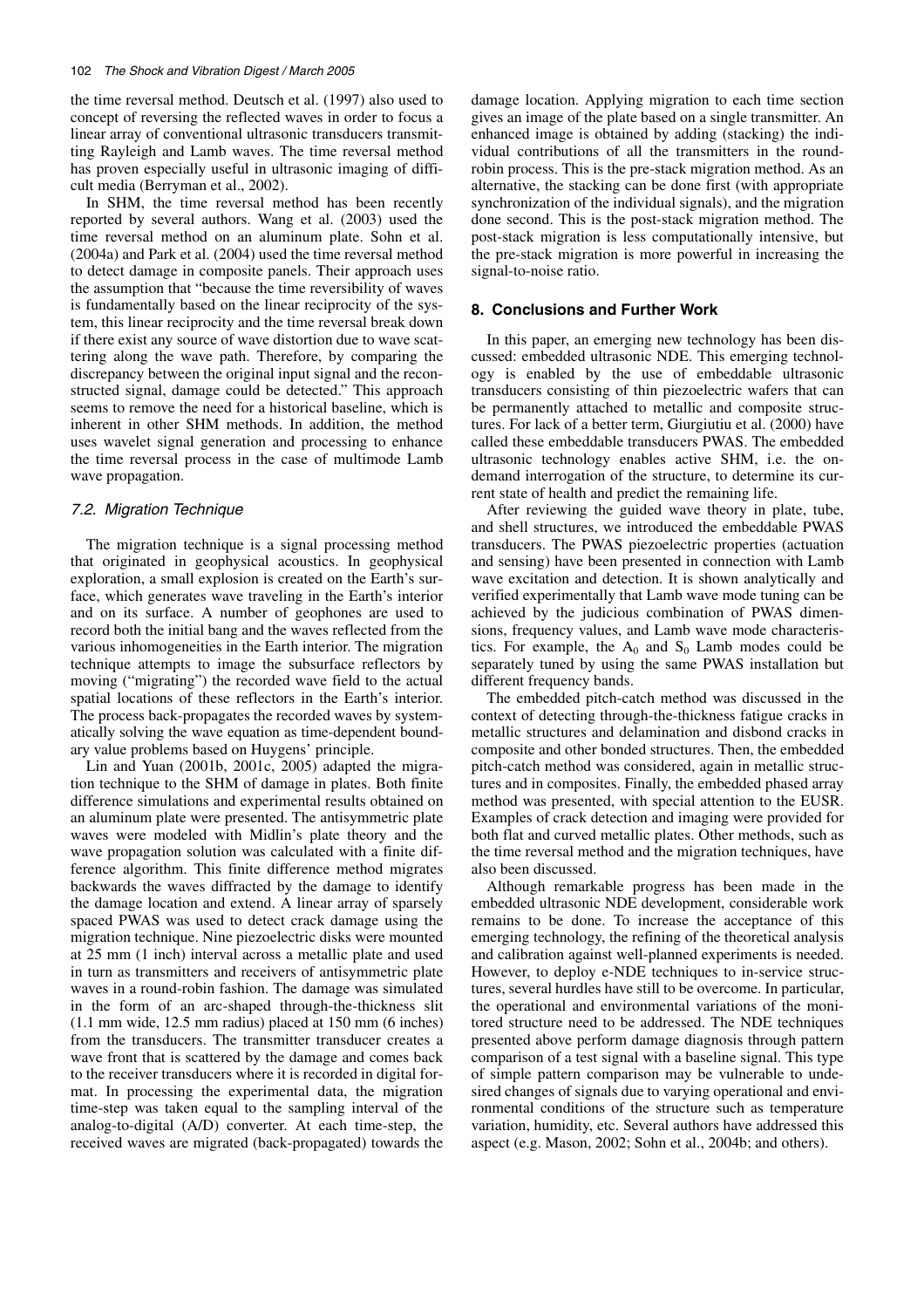#### Giurgiutiu and Cuc / EMBEDDED NON-DESTRUCTIVE EVALUATION 103

Further, a better understanding of the micromechanical coupling between PWAS and structure for various Lamb modes must be achieved. In addition, the behavior of the bonding layer between the PWAS and the structure must be clarified, such that predictable and repeatable results are achieved. The durability of this bond under extended environmental exposure must be determined. Last, but not least, the signal analysis methods must be developed to achieve probability of detection values at least comparable with that of conventional NDE methods.

#### **Acknowledgments**

The financial support of the Air Force Research Laboratory, Materials and Manufacturing Directorate, NDE Branch, under Universal Technology Corporation contract F33615- 03-D-5204; Air Force Office of Scientific Research grant FA9550-04-0085, Capt. Clark Allred, PhD, program manager; National Science Foundation award CMS 0408578, Dr. Shih Chi Liu, program director, are gratefully acknowledged. Special thanks are expressed to Professor Fu-Kuo Chang and Dr. Jeong-Beom Ihn for their invaluable help with documentary material and constructive comments for the writing of Sections 4.3 and 4.4. Thanks are extended to all the authors that have kindly provided electronic files of their papers that greatly facilitated the writing of this review paper.

#### **References**

- Achenbach, J. D., 1973, *Wave Propagation in Elastic Solids*, Elsevier, Amsterdam.
- Alleyne, D. N. and Cawley, P., 1992, "The Interaction of Lamb Waves with Defects," *IEEE Transactions on Ultrasonics, Ferroelectrics, and Frequency Control*, Vol. 39, 381–397.
- Alleyne, D. N., Pavlakovic, B., Lowe, M. J. S., and Cawley, P., 2001, "Rapid, Long-range Inspection of Chemical Plant Pipework Using Guided Waves," *Review of Progress in QNDE*, Vol. 20, 180–187.
- Associated Press (AP), 2003, "NASA To Add Sensors to Shuttle; New Wing Device to Detect Any Damage from Debris," December 11, http://msnbc.msn.com/id/3685882/.
- Barnoncel, D., Osmont, D., and Dupont, M., 2003, "Health Monitoring of Sandwich Plates with Real Impact Damages Using PZT Devices," in *Structural Health Monitoring 2003*, Fu-Kuo Chang, ed., DEStech Pub, 871–878.
- Berryman, J., Borcea, L., Papanicolaou, G., and Tsogka, C., 2002, "Statistically Stable Ultrasonic Imaging in Random Media," *Journal of the Acoustical Society of America*, Vol. 112, 1509–1522.
- Blitz, J. and Simpson, G., 1996, *Ultrasonic Methods of Non-destructive Testing,* Chapman and Hall, London.
- Boller, C., Biemans, C., Staszewski, W., Worden, K., and Tomlinson, G., 1999, "Structural Damage Monitoring Based on an Actuator–Sensor System," in *Proceedings of SPIE Smart Structures and Integrated Systems Conference*, Newport, CA.
- Butterworth-Hayes, P., 2003, "Europe Seeks 7E7 Work," *Aerospace America*, November, American Institute for Aeronautics and Astronautics, 4–6.
- Chang, F-K., 1995, "Built-in Damage Diagnostics for Composite Structures," in *Proceedings of the 10th International Conference on Composite Structures (ICCM-10)*, Vol. 5, Whistler, BC, Canada, August 14–18, 283–289.
- Chang, F-K., 1998, "Manufacturing and Design of Built-in Diagnostics for Composite Structures," in *Proceedings of the 52nd Meeting of the Society for Machinery Failure Prevention Technology*, Virginia Beach, VA, March 30–April 3.
- Chona, R., Suh, C. S., and Rabroker, G. A., 2003, "Characterizing Defects in Multilayer Materials Using Guided Ultrasonic Waves," *Optics and Lasers in Engineering*, Vol. 40, 371–378.
- Crawley, E. F. and Anderson, E. H., 1990, "Detailed Models of Piezoceramic Actuation of Beams," *Journal of Intelligent Material Systems and Structures*, Vol. 1, No. 1, 4–25.
- Crawley, E. F. and de Luis, J., 1987, "Use of Piezoelectric Actuators as Elements of Intelligent Structures," *AIAA Journal*, Vol. 25, No. 10, 1373–1385.
- Dalton, R. P., Cawley, P., and Lowe, M. J., 2001, "The Potential of Guided Waves for Monitoring Large Areas of Metallic Aircraft Fuselage Structure," *Journal of Nondestructive Evaluation*, Vol. 20, 29–45.
- Deng, X., Wang, Q., and Giurgiutiu, V., 1999, "Structural Health Monitoring Using Active Sensors and Wavelet Transforms," in *Proceedings of the SPIE 6th Annual International Symposium on Smart Structures and Materials*, Newport Beach, CA.
- Deutsch, W. A. K., Cheng, A., and Achenbach, J. D., 1997, "Self-focusing of Rayleigh Waves and Lamb Waves with a Linear Phased Array, *Research in Nondestructive Evaluation*, Vol. 9, No. 2, 81–95.
- Deutsch, W. A. K., Deutsch, K., Cheng, A., and Achenbach, J. D., 1998, "Defect Detection with Rayleigh and Lamb Waves Generated by a Self-focusing Phased Array," *NDT.net*, Vol. 3, No. 12, 1–6.
- Deutsch, W. A. K., Cheng, A., and Achenbach, J. D., 1999, "Focusing of Rayleigh Waves: Simulation and Experiments," *IEEE Transactions on Ultrasonics, Ferroelectrics, and Frequency Control*, Vol. 46, No. 2, 333–340.
- Diamanti, K., Hodgkinson, J. M., and Soutis, C., 2002, "Damage Detection of Composite Laminates Using PZT Generated Lamb Waves," in *Proceedings of the 1st European Workshop on Structural Health Monitoring*, July 10–12, Paris, France, 398–405.
- Diaz Valdes, S. H. and Soutis C., 2002, "Real-time Non-destructive Evaluation of Fiber Composite Laminates Using Low-frequency Lamb Waves," *Journal of the Acoustical Society of America,* Vol. 111, No. 5, 2026–2033.
- Duke, J. C. Jr, 1988, *Acousto-Ultrasonics Theory and Applications*, Plenum Press, New York.
- Dupont, M., Osmont, R., Gouyon, R., and Balageas, D. L., 2000, "Permanent Monitoring of Damage Impacts by a Piezoelectric Sensor Based Integrated System," in *Structural Health Monitoring 2000*, Technomic, Lancaster, PA, 561–570.
- Fink, M., 1992, "Time Reversal of Ultrasonic Fields Part I: Basic Principles," *IEEE Transactions on Ultrasonics, Ferroelectrics, and Frequency Control*, Vol. 39, No. 5, 555–566.
- Gachagan, A., Hayward, G., McNab, A., Reynolds, P., Pierce, S., Philip, W., and Culshaw, B., 1999, "Generation and Reception of Ultrasonic Guided Waves in Composite Plates Using Comformable Piezoelectric Transmitters and Optical-fiber Detectors," *IEEE Transactions on Ultrasonics, Ferroelectrics, and Frequency Control*, Vol. 46, No. 1, 72–81.
- Gazis, D. C., 1959, "Three-dimensional Investigation of the Propagation of Waves in Hollow Circular Cylinders," *Journal of the Acoustical Society of America*, Vol. 31, No. 5, 568–578.
- Giurgiutiu, V., 2003, "Lamb Wave Generation with Piezoelectric Wafer Active Sensors for Structural Health Monitoring," in *Proceedings of the SPIE 10th Annual International Symposium on Smart Structures and Materials and 8th Annual International Symposium on NDE for Health Monitoring and Diagnostics*, March 2–6, San Diego, CA, paper 5056-17.
- Giurgiutiu, V. and Bao, J., 2002, "Embedded Ultrasonic Structural Radar for the Non-destructive Evaluation of Thin-wall Structures," in *Proceedings of the 2002 ASME International Mechanical Engineering Congress*, November 17–22, New Orleans, LA, paper IMECE2002- 39017.
- Giurgiutiu, V. and Zagrai, A., 2000, "Characterization of Piezoelectric Wafer Active Sensors," *Journal of Intelligent Material Systems and Structures*, Vol. 11, 959–976.
- Giurgiutiu, V., Redmond, J., Roach, D., and Rackow, K., 2000, "Active Sensors for Health Monitoring of Aging Aerospace Structures," in *Conference on Smart Structures and Integrated Systems*, Newport Beach, CA, *Proceedings of the SPIE,* Vol. 3985, 294–305.
- Giurgiutiu, V., Bao, J., and Zhao, W., 2003, "Piezoelectric Wafer Active Sensor Embedded Ultrasonics in Beams and Plates," *Experimental Mechanics*, Vol. 43, No. 4, 428–449.
- Giurgiutiu, V., Yu, L., and Thomas, D., 2004, "Embedded Ultrasonic Structural Radar with Piezoelectric Wafer Active Sensors for Damage Detection in Cylindrical Shell Structures," in *Proceedings of the 45th AIAA/ASME/ASCE/AHS/ASC Structures, Structural Dynamics and Materials Conference and 12th AIAA/ASME/AHS Adaptive Structures Forum*, April 19–22, Palm Springs, CA, paper AIAA-2004- 1983.
- Goodman, L. E., 1952, "Circular-crested Vibrations of an Elastic Solid Bounded by Two Parallel Planes," in *Proceedings of the 1st National Congress of Applied Mechanics*, ASME, New York, 65–73.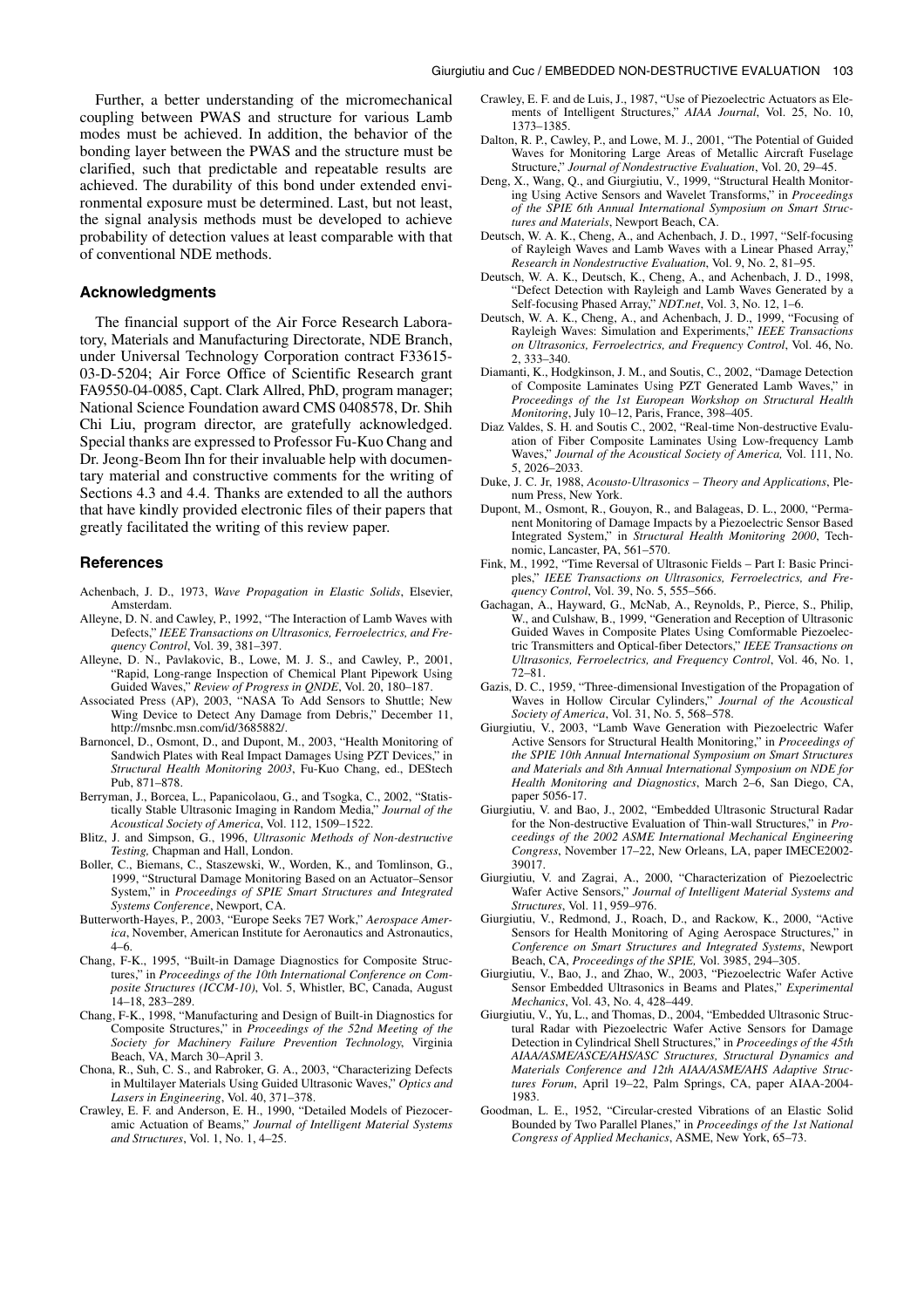#### 104 The Shock and Vibration Digest / March 2005

Graff, K. F., 1975, *Wave Motion in Solids*, Dover, New York.

- Ihn, J-B., 2003, "Built-in Diagnostics for Monitoring Fatigue Crack Growth in Aircraft Structures," Ph.D. Dissertation, Stanford University, Department of Aeronautics and Astronautics.
- Ihn, J-B. and Chang, F-K., 2002, "Multicrack Growth Monitoring at Riveted Lap Joints Using Piezoelectric Patches," in *7th Annual International Symposium on Non-destructive Evaluation for Health Monitoring and Diagnostics*, March 17–21, San Diego, CA, *Proceedings of the SPIE,* Vol. 4702, 29–40.
- Ing, R. K. and Fink, M., 1998, 'Time-reversed Lamb Waves," *IEEE Transactions on Ultrasonics, Ferroelectrics, and Frequency Control*, Vol. 45, No. 4, 1032–1043.
- Janos, B. Z. and Hagood, N. W., 1998, "Overview of Active Fiber Composites Technologies," in *Proceedings of the 6th International Conference on New Actuators, ACTUATOR 98*, Bremen, Germany.
- Keilers, C. H. and Chang, F-K., 1995, "Identifying Delaminations in Composite Beams Using Built-in Piezoelectrics: Part I – Experiments and Analysis; Part II – An Identification Method," *Journal of Intelligent Material Systems and Structures*, Vol. 6, 649–672.
- Kessler, S. S., 2002, "Piezoelectric-based *In Situ* Damage Detection of Composite Materials for Structural Health Monitoring Systems. Ph.D. Dissertation, MIT, Cambridge, MA.
- Koh, Y. L., Chiu, W. K., Rajic, N., and Galea, S. C., 2003, "Detection of Disbond Growth in a Cyclically Loaded Bonded Composite Repair Patch Using Surface-mounted Piezoceramic Elements," *Structural Health Monitoring – An International Journal*, Vol. 2, No. 4, 327–340.
- Krautkramer, 1998, "Emerging Technology Guided Wave Ultrasonics," *NDTnet*, Vol. 3, No. 6, http://www.ndt.net/article/0698/kk\_gw/ kk\_gw.htm.
- Krautkramer, 2002, *Products Catalog*, http://www.geinspectiontechnologies.com/solutions/TestingMachines/Ultrasonics/phasedarray.html
- Krautkramer, J. and Krautkramer, H., 1990, *Ultrasonic Testing of Materials*, Springer-Verlag, Berlin.
- Kudva, J. N., Marandis, C., and Gentry, J., 1993, "Smart Structures Concepts for Aircraft Structural Health Monitoring," *Proceedings of the SPIE*, Vol. 1917, 964–971.
- Kwun, H. and Bartels, K. A., 1998, "Magnetostrictive Sensors Technology and its Applications," *Ultrasonics*, Vol. 36, 171–178.
- Kwun, H., Light, G. M., Kim, S. Y., Peterson, R. H., and Spinks, R. L., 2002, "Permanently Installable, Active Guided Wave Sensor for Structural Health Monitoring," in *First European Workshop on Structural Health Monitoring* 2002, DEStech Pub, 390–397.
- Lamb, H., 1917, "On Waves in an Elastic Plate," *Proceedings of the Royal Society of London*, *Series A,* Vol. 93, 114.
- Lakshmanan, K. A. and Pines, D. J., 1997, "Modeling Damage in Composite Rotorcraft Flexbeams Using Wave Mechanics," *Smart Materials and Structures,* Vol. 6, No. 3, 383–392.
- Lee, B. C. and Staszewski, W. J., 2003, "Modeling of Lamb Waves for Damage Detection in Metallic Structures: Part I – Wave Propagation; Part II – Wave Interactions With Damage," *Smart Materials and Structures*, Vol. 12, 804–814.
- Lee, B. C., Palacz, M., Krawczuk, M., Ostachowicz, W., and Staszewski, W. J., 2004, "Wave Propagation in a Sensor/Actuator Diffusion Bond Model," *Journal of Sound and Vibration,* Vol. 276, No. 3–5, 671–687.
- Lemistre, M., Gouyon, R., Kaczmarek, H., and Balageas, D., 1999, "Damage Localization in Composite Plates Using Wavelet Transform Processing on Lamb Wave Signals," in *Proceedings of the 2nd International Workshop of Structural Health Monitoring*, September 8– 10, Stanford University, CA, 861–870.
- Lemistre, M., Osmont, D., and Balageas, D., 2000, "Active Health System Based on Wavelet Transform Analysis of Diffracted Lamb Waves," *Proceedings of the SPIE*, Vol. 4073, 194–202.
- Light, G. M., Kwun, H., Kim, S. Y., and Spinks, R. L., 2002, "Magnetostrictive Sensor Technology for Monitoring Bondline Quality and Defect Growth Under Adhesively Bonded Patches on Simulated Wing Structure," in *Proceedings of the 6th Joint FAA/DOD/NASA Conference on Aging Aircraft*, September 16–19, San Francisco, CA.
- Lin, X. and Yuan, F. G., 2001a, "Diagnostic Lamb Waves in an Integrated Piezoelectric Sensor/Actuator Plate: Analytical and Experimental Studies," *Smart Materials and Structures*, Vol. 10, 907–913.
- Lin, X. and Yuan, F. G., 2001b, "Damage Detection of a Plate using Migration Technique," *Journal of Intelligent Material Systems and Structures*, Vol. 12, No. 7, 469–482.
- Lin, X. and Yuan, F. G., 2001c, "Detection of Multiple Damage by Prestack Reverse-time Migration," *AIAA Journal*, Vol. 39, No. 11, 2206–2215.
- Lin, X. and Yuan, F. G., 2005, "Experimental Study of Applying Migration Technique in Structural Health Monitoring," *Structural Health Monitoring – An International Journal,* in press*.*
- Liu, T., Veidt, M., and Kitipornchai, S., 2003, "Modeling the Input–output Behavior of Piezoelectric Structural Health Monitoring Systems for Composites Plates," *Smart Materials and Structures*, Vol. 12, 836– 844.
- Love, A. E. H., 1926, *Some Problems of Geodynamics*, Cambridge University Press, Cambridge.
- Love, A. E. H., 1944, *A Treatise on the Mathematical Theory of Elasticity*, Dover, New York.
- Lowe, M. J. S. and Cawley, P., 1994, "The Applicability of Plate Wave Techniques for the Inspection of Adhesive and Diffusion Bonded Joints," *Journal of Nondestructive Evaluation*, Vol. 13, 185–199.
- Luo, W., Rose, J. L., and Kwun, H., 2003, "A Two-dimensional Model for Crack Sizing in Pipes," *Review of Progress in Quantitative Nondestructive Evaluation*, Vol. 23, 187–192.
- Mal, A. K., Ricci, F., Gibson, S., and Banerjee, S., 2003, "Damage Detection in Structures from Vibration and Wave Propagation Method," *Proceedings of the SPIE*, Vol. 5047, 202–210.
- Mason, G., 2002, "Identifying Damage Sensitive, Environmental Insensitive Features for Damage Detection," in *Proceedings of the 3rd International Conference on Identification in Engineering Systems*, University of Wales, Swansea, UK.
- Moetakef, M. A., Joshi, S. P., and Lawrence, K. L., 1996, "Elastic Wave Generation by Piezoceramic Patches," *AIAA Journal*, Vol. 34, 2110– 2117.
- Monkhouse, R. S. C., Wilcox, P. D., and Cawley, P., 1996, "Flexible Interdigital PVDF Lamb Wave Transducers for the Development of Smart Structures," *Revue of Progress in Nondestructive Evaluation,* Vol. 16A, 877–884.
- Monkhouse, R. S. C., Wilcox, P. D., Lowe, M. J. S., Dalton, R. P., and Cawley, P., 2000, "The Rapid Monitoring of Structures Using Interdigital Lamb Wave Transducers," *Smart Materials and Structures*, Vol. 9, 304–309.
- Monier, T., Guy, P., Jayet, Y., Baboux, J. C., and Salvia, M., 2000, "Health Monitoring of Smart Composite Structures Using Ultrasonic Guided Waves," in 5*th European Conference on Smart Structures and Materials*, *Proceedings of the SPIE*, Vol. 4073, 173–181.
- Moulin, E., Assaad, J., Delebarre, C., Kaczmarek, H., and Balageas, D., 1997, "Piezoelectric Transducers Embedded in a Composite Plate: Application to Lamb Wave Generation," *Journal of Applied Physics*, Vol. 82, No. 5, 2049–2055.
- Moulin, E., Bourasseau, N., Assaad, J., and Delebarre, C., 2003, "Lamb Wave Beam Steering for Integrated Health Monitoring Applications," *Proceedings of the SPIE*, Vol. 5046, 124–131.
- Osmont, D., Barnoncel, D., Devillers, D., and Dupont, M., 2002 "Health Monitoring of Sandwich Plates Based on the Analysis of the Interaction of Lamb Waves with Damages", in *Structural Health Monitoring 2002*, D. L. Balageas (Ed.), DEStech Pub, 2002, pp. 336– 343.
- Park, H. W., Sohn, H., Law, K. H., and Farrar, C. R., 2004, "Time Reversal Active Sensing for Health Monitoring of a Composite Plate," *Journal of Sound and Vibration,* in press, (available online at http:// www.sciencedirect.com/science/journal/002246OX).
- Pierce, S., Staszewski, W., Gachagan, A., James, I., Philip, W., Worden, K., Culshaw, B., McNab, A., Tomlinson, G., and Hayward, G., 1997, "Ultrasonic Condition Monitoring of Composite Structures Using a Low Profile Acoustic Source and an Embedded Optical Fiber Sensor," *Proceedings of the SPIE*, Vol. 3041, 437–448.
- Pierce, S., Culshaw, B., Manson, G., Worden, K., and Staszewski, W., 2000, "The Application of Ultrasonic Lamb Wave Techniques to the Evaluation of Advanced Composite Structures," *Proceedings of the SPIE*, Vol. 3986, 93–103.
- Purekar, A. and Pines, D. J., 2003, "Damage Interrogation Using a Phased Piezoelectric Sensor/Actuator Array: Simulation Results on Twodimensional Isotropic Structures," in *Proceedings of the 44th AIAA/ ASME/ASCE/AHS Structures, Structural Dynamics, and Materials Conference*, April 7–10, Norfolk, VA, paper AIAA 2003-1565, 1–9  $(CD)$  ROM $)$ .
- Qing, X., Beard, S. J., and Kumar, A., 2003, "Optimal Placement of Sensor/Actuator in SMART Layer for Structural Health Monitoring,' *Structural Health Monitoring – An International Journal,* in press*.*
- Raghavan, A. and Cesnik, C. E. S., 2004, "Modeling of Piezoelectric-based Lamb Wave Generation and Sensing for Structural Health Monitoring," *Proceedings of the SPIE*, Vol. 5391, 419–430.